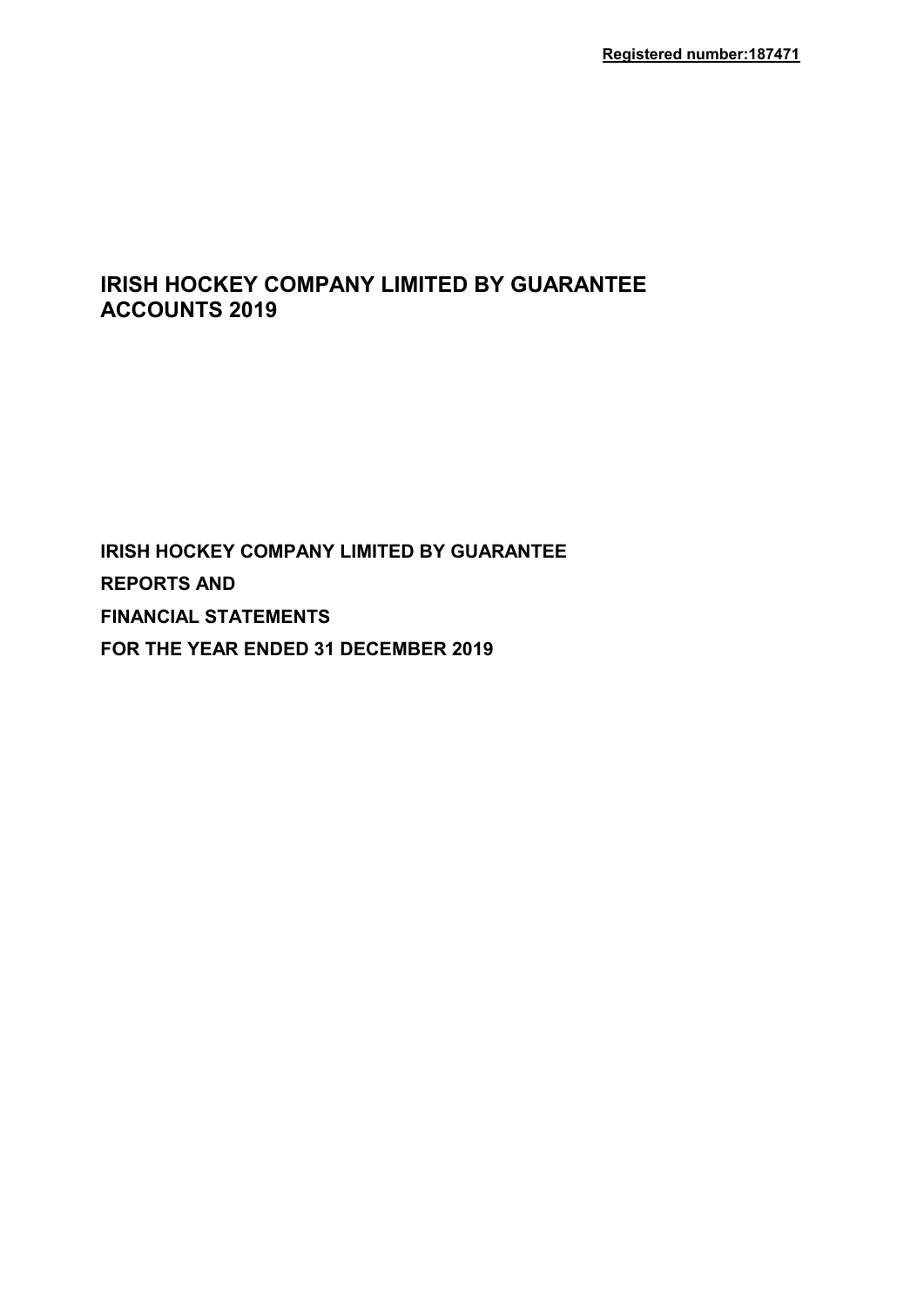### **COMPANY INFORMATION**

| <b>Directors</b>            | Paula Cunniffe<br>Bryan Caruth (resigned 25 May 2019)<br>Eric Brady<br>Stuart McDonnell (resigned 25 August 2020)<br>Fiona Hanaphy (resigned 20 August 2020)<br>Trevor Watkins (appointed 25 May 2019)<br>John McDonough (resigned 25 May 2019)<br>Keith Morrow<br>Lisa Jacob (appointed 25 May 2019, resigned 25 March 2020)<br>Frank Byrne (appointed 25 May 2019)<br>Sharon Hutchinson (appointed 25 May 2019)<br>Imelda Brennan (resigned 20 August 2020)<br>Peter Conway (resigned 1 September 2020)<br>Nancy Chillingworth (resigned 18 September 2019)<br>Steve Hiles (appointed 1 December 2019)<br>Aisling Keogh (appointed 20 August 2020)<br>Iain Kelly (appointed 20 August 2020)<br>Billy Pollock (appointed 20 August 2020) |
|-----------------------------|-------------------------------------------------------------------------------------------------------------------------------------------------------------------------------------------------------------------------------------------------------------------------------------------------------------------------------------------------------------------------------------------------------------------------------------------------------------------------------------------------------------------------------------------------------------------------------------------------------------------------------------------------------------------------------------------------------------------------------------------|
| <b>Company secretary</b>    | <b>Trevor Watkins</b>                                                                                                                                                                                                                                                                                                                                                                                                                                                                                                                                                                                                                                                                                                                     |
| <b>Registered number</b>    | 187471                                                                                                                                                                                                                                                                                                                                                                                                                                                                                                                                                                                                                                                                                                                                    |
| <b>Registered office</b>    | Morehampton House<br>8 Merrion Road<br>Ballsbridge<br>Dublin 4<br><b>D04 YOP4</b>                                                                                                                                                                                                                                                                                                                                                                                                                                                                                                                                                                                                                                                         |
| <b>Independent auditors</b> | <b>OSK Audit Limited</b><br><b>East Point Plaza</b><br>East Point<br>Dublin 3                                                                                                                                                                                                                                                                                                                                                                                                                                                                                                                                                                                                                                                             |
| <b>Bankers</b>              | <b>Allied Irish Bank</b><br>64 Grafton Street<br>Dublin 2                                                                                                                                                                                                                                                                                                                                                                                                                                                                                                                                                                                                                                                                                 |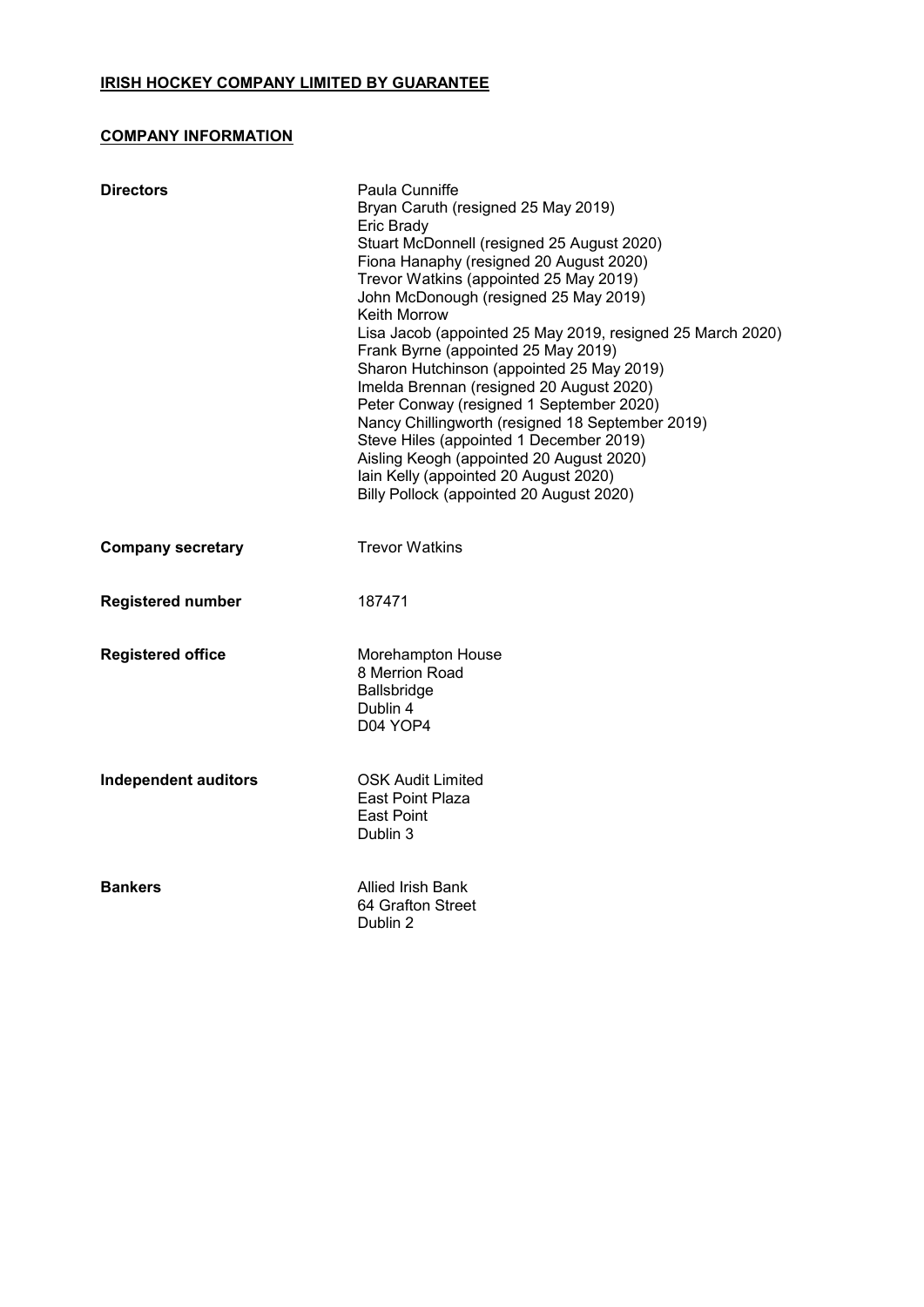## **CONTENTS**

|                                                                             | Page      |
|-----------------------------------------------------------------------------|-----------|
| <b>Directors' report</b>                                                    |           |
| Independent auditors' report                                                | $5 - 7$   |
| Income and expenditure account                                              | $8 - 9$   |
| <b>Statement of financial position</b>                                      | 10        |
| <b>Statement of cash flows</b>                                              | 11        |
| Notes to the financial statements                                           | $12 - 20$ |
| The following pages do not form part of the statutory financial statements: |           |
| Detailed income and expenditure account and summaries                       | $21 - 30$ |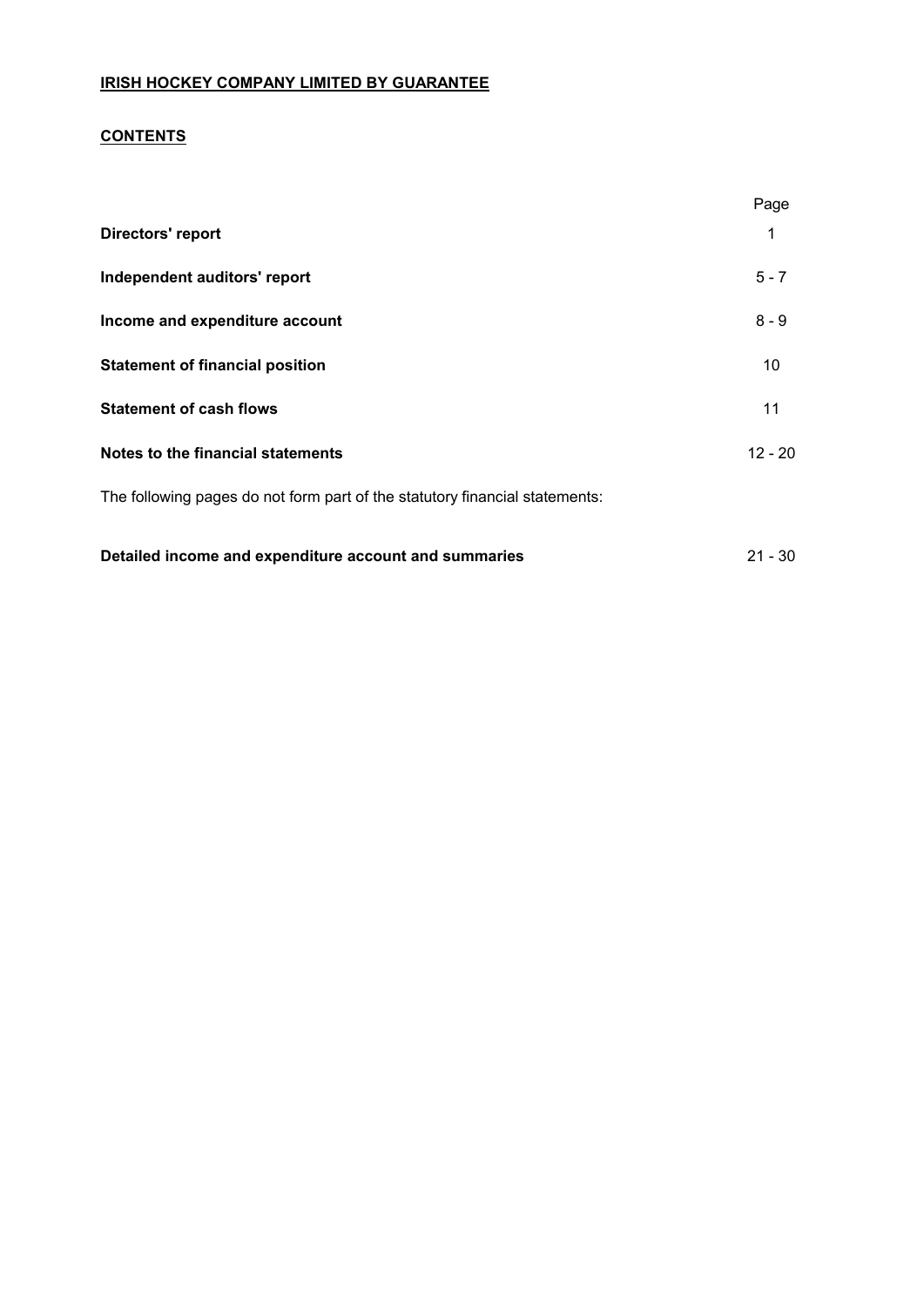#### **DIRECTORS' REPORT FOR THE YEAR ENDED 31 DECEMBER 2019**

The directors present their annual report and the audited financial statements for the year ended 31 December 2019.

#### **Directors' responsibilities statement**

The directors are responsible for preparing the Directors' report and the financial statements in accordance with Irish law and regulations.

Irish company law requires the directors to prepare the financial statements for each financial year giving a true and fair view of the state of the affairs of the company. Under the law, the directors have elected to prepare the financial statements in accordance with Irish Generally Accepted Accounting Practice in Ireland, including Financial Reporting Standard 102 'The Financial Reporting Standard applicable in the UK and Republic of Ireland' applying Section 1A of the standard, which is issued by the Financial Reporting Council.

Under company law, the directors must not approve the financial statements unless they are satisfied they give a true and fair view of the assets, liabilities and financial position of the company as at the financial year end date, of the profit or loss for that financial year and otherwise comply with the Companies Act 2014.

In preparing these financial statements, the directors are required to:

- select suitable accounting policies for the company's financial statements and then apply them consistently;
- make judgments and accounting estimates that are reasonable and prudent;
- state whether the financial statements have been prepared in accordance with applicable accounting standards, identify those standards, and note the effect and the reasons for any material departure from those standards; and
- prepare the financial statements on the going concern basis unless it is inappropriate to presume that the company will continue in business.

The directors are responsible for ensuring that the company keeps or causes to be kept adequate accounting records which correctly explain and record the transactions of the company, enable at any time the assets, liabilities, financial position and profit or loss of the company to be determined with reasonable accuracy, enable them to ensure that the financial statements and Directors' report comply with the Companies Act 2014 and enable the financial statements to be audited. They are also responsible for safeguarding the assets of the company and hence for taking reasonable steps for the prevention and detection of fraud and other irregularities.

### **Principal activities**

The principal activity of the company is the regulation, promotion and development of hockey in Ireland.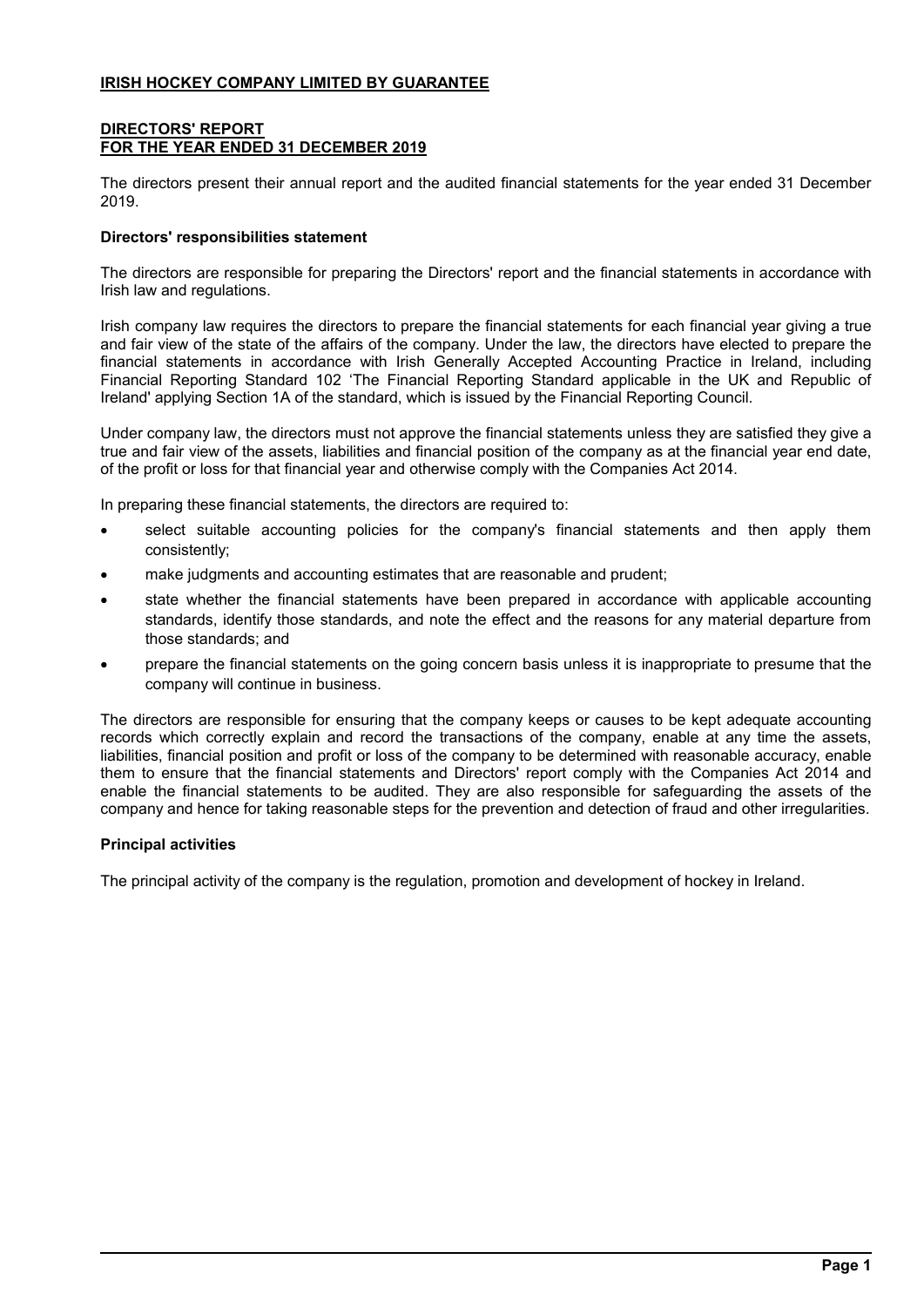### **DIRECTORS' REPORT (CONTINUED) FOR THE YEAR ENDED 31 DECEMBER 2019**

### **Results**

The deficit for the year, after taxation, amounted to €280,730 *(2018 - surplus €3,776)*.

### **Review for the year**

Our funding allocation from Sport Ireland was:

- Core Grant €325,000 which represents an increase of €30,000 on the 2018 grant.
- High-Performance Grant of €630,000 which is €110,000 increase on the 2018 grant.
- In addition, we received an athlete's carding grant of €100,000 (€45,000 in 2018)
- Women in sport grant allocated €75,000 for 2019 and we deferred €33,000 into 2020.
- Dormant account funding for Development was €45,000 which is €20,000 increase on the 2018 grant.

2019 was the third year of Hockey Ireland High Performance benefitting from the Sporting Winners programme. Under this programme, we received €457,940 for the year. Sport Northern Ireland contributed £60,000 (Pound Sterling) to the athletes carding programme.

In December 2019, we received €36,000 90% of Dormant Account Funding. This grant has been deferred for expenditure in 2020.

In the area of High Performance, significant support was received from the main shirt sponsors SoftCo and Park Developments (Senior Women's team).

During the year both our Men's and Women' team participated in Olympic Qualifier's.

In June, Hockey Ireland successfully hosted the FIH World Series Final in conjunction with Banbridge Hockey Club. The Ireland Senior Team finished second, playing the finals against Korea and qualified for the next and final round of qualifiers for a spot at the 2020 Olympic Games.

Hockey Ireland Hosted the Women's Olympic Qualifier against Canada at Energia Park in Donnybrook on 2 and 3 November. Sean Dancer's women's side enjoyed home advantage in their two-legged tie, securing the final win 4-3 over Canada after penalties and qualifying for the 2020 Olympic Games.

It was a significant project to use Energia Park as the venue for the Women's Olympic Qualifier matches, installing a temporary overlay carpet over the existing rugby pitch. The carpet was installed with the help of an army of volunteers braving the bad weather to get the stadium ready for the matches and removing the hockey pitch afterwards. The attendance on both days being well over 6,000 was the biggest ever for a women's international team event in Ireland.

On the domestic field EY continued to Support the League.

We would like to acknowledge the very valuable support by all our volunteers and sponsors during the course of the year.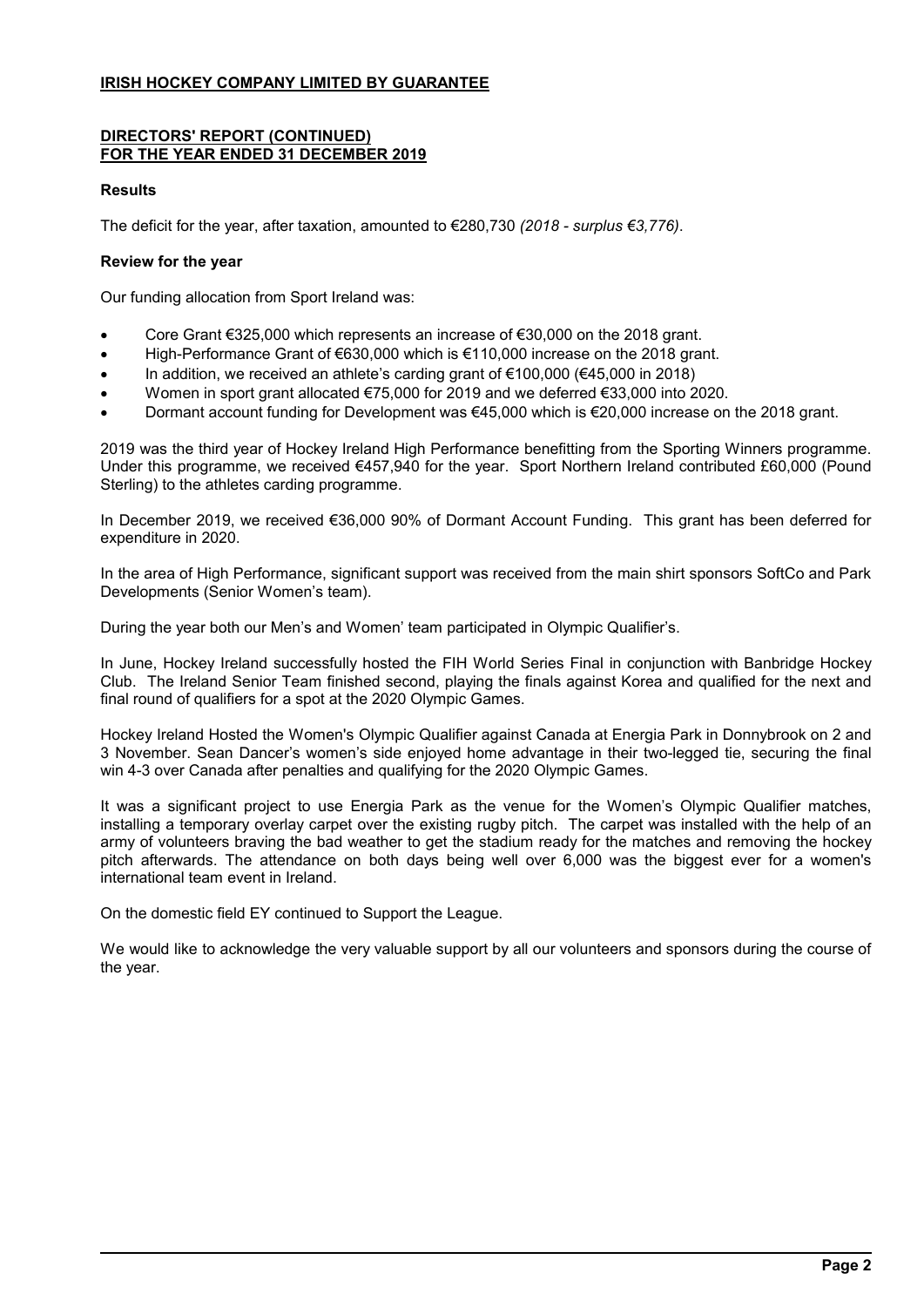#### **DIRECTORS' REPORT (CONTINUED) FOR THE YEAR ENDED 31 DECEMBER 2019**

#### **Directors and secretary's interests**

The directors who served during the year were:

Paula Cunniffe Bryan Caruth (resigned 25 May 2019) Eric Brady Stuart McDonnell (resigned 25 August 2020) Fiona Hanaphy (resigned 20 August 2020) Trevor Watkins (appointed 25 May 2019) John McDonough (resigned 25 May 2019) Keith Morrow Lisa Jacob (appointed 25 May 2019, resigned 25 March 2020) Frank Byrne (appointed 25 May 2019) Sharon Hutchinson (appointed 25 May 2019) Imelda Brennan (resigned 20 August 2020) Peter Conway (resigned 1 September 2020) Nancy Chillingworth (resigned 18 September 2019) Steve Hiles (appointed 1 December 2019)

#### **Principal risks and uncertainties**

In common with all companies in Ireland in this sector, the company faces risks and uncertainties such as reduced government funding.

With respect to the Covid-19 Pandemic and the associated risks and uncertainties for the organisation, management has produced a detailed set of projections covering the 2020 financial year and the Board are of the opinion that the company will be in a position to provide a full service to its members when normal activites are able to resume and it will continue as a Going Concern.

The 2020/21 season has started under protocols developed to manage the sport in the COVID-19 environment. Clubs are reporting a reasonable normal uptake of membership, but we need to plan for a possible reduction of membership renewals. The Government through Sport Ireland has opened the application for COVID-19 related financial support schemes, which we expect to benefit from.

#### **Environmental matters**

The company will seek to minimise adverse impacts on the environment from its activities, whilst continuing to address health, safety and economic issues. The company has complied with all applicable legislation and regulations.

#### **Accounting records**

The measures taken by the directors to ensure compliance with the requirements of Sections 281 to 285 of the Companies Act 2014 with regard to the keeping of accounting records, are the employment of appropriately qualified accounting personnel and the maintenance of computerised accounting systems. The company's accounting records are maintained at University College Dublin, Richview Newstead Block C, Stillorgan Road, Belfield, Dublin 4.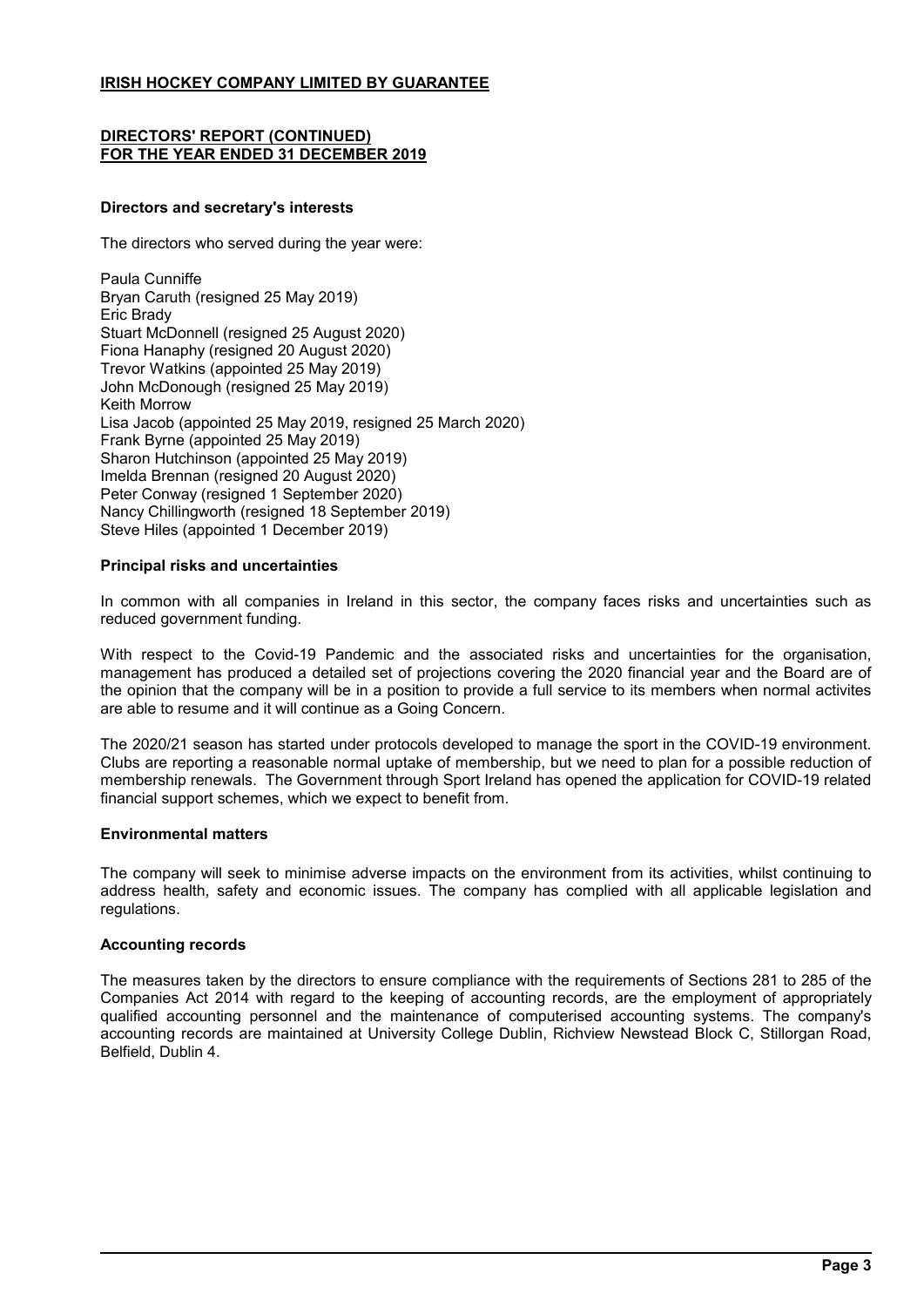### **DIRECTORS' REPORT (CONTINUED) FOR THE YEAR ENDED 31 DECEMBER 2019**

#### **Statement on relevant audit information**

Each of the persons who are directors at the time when this Directors' report is approved has confirmed that:

- so far as the director is aware, there is no relevant audit information of which the company's auditors are unaware, and
- the director has taken all the steps that ought to have been taken as a director in order to be aware of any relevant audit information and to establish that the company's auditors are aware of that information.

#### **Small companies exemption**

The entity has availed of the small company exemption contained in the Companies Act 2014 with regards to the requirements for exclusion of certain information in the directors report.

#### **Auditors**

The auditors, OSK Audit Limited, continue in office in accordance with section 383(2) of the Companies Act 2014.

This report was approved by the board on 30 September 2020 and signed on its behalf.

**\_\_\_\_\_\_\_\_\_\_\_\_\_\_\_\_\_\_\_\_\_\_\_\_\_\_\_**



**Keith Morrow Director** 

**Eric Brady Director** 

**\_\_\_\_\_\_\_\_\_\_\_\_\_\_\_\_\_\_\_\_\_\_\_\_\_\_\_\_**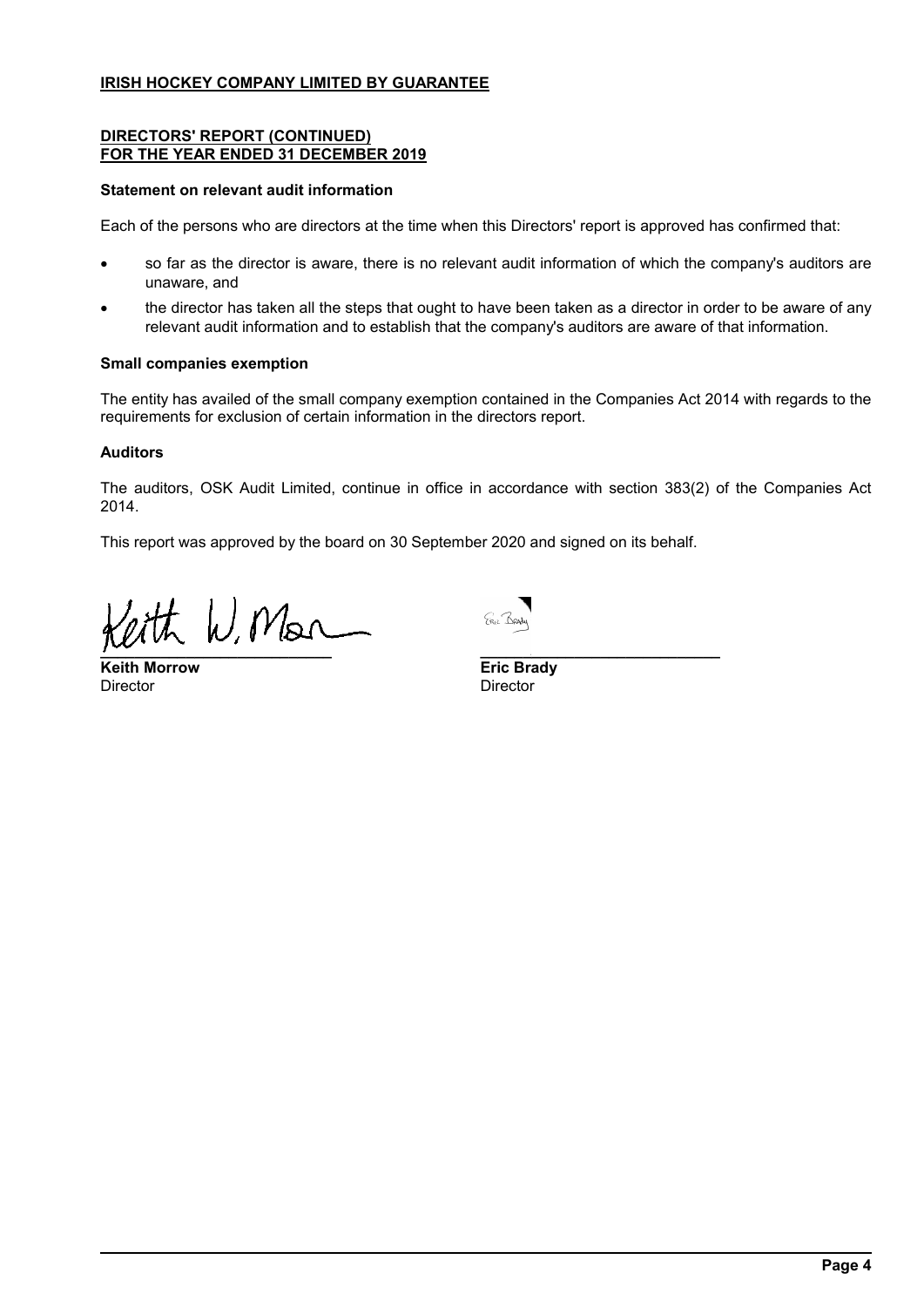#### **INDEPENDENT AUDITORS' REPORT TO THE MEMBERS OF IRISH HOCKEY COMPANY LIMITED BY GUARANTEE**

#### **Report on the audit of the financial statements**

#### **Opinion**

We have audited the financial statements of Irish Hockey Company Limited by Guarantee (the 'company') for the year ended 31 December 2019, which comprise the income and expenditure account, the Statement of financial position, the Statement of cash flows and the notes to the financial statements, including a summary of significant accounting policies set out in note 2. The financial reporting framework that has been applied in their preparation is Irish law and accounting standards issued by the Financial Reporting Council and promulgated by Chartered Accountants in Ireland, including Financial Reporting Standard 102 'The Financial Reporting Standard applicable in the UK and Republic of Ireland', applying Section 1A of that Standard.

In our opinion, the accompanying financial statements:

- give a true and fair view of the assets, liabilities and financial position of the company as at 31 December 2019 and of its deficit for the year endecd;
- have been properly prepared in accordance with Financial Reporting Standard 102 'The Financial Reporting Standard applicable in the UK and Republic of Ireland'; and
- have been properly prepared in accordance with the requirements of the Companies Act 2014.

#### **Basis for opinion**

We conducted our audit in accordance with International Standards on Auditing (Ireland) (ISAs (Ireland)) and applicable law. Our responsibilities under those standards are further described in the Auditors' responsibilities for the audit of the financial statements section of our report. We are independent of the company in accordance with the ethical requirements that are relevant to our audit of financial statements in Ireland, including the Ethical Standard issued by the Irish Auditing and Accounting Supervisory Authority (IAASA), and we have fulfilled our other ethical responsibilities in accordance with these requirements.

We believe that the audit evidence we have obtained is sufficient and appropriate to provide a basis for our opinion.

#### **Material uncertainty related to going concern**

We draw your attention to note 16 in the financial statements.

In the current year the company made a deficit of €280,730 and has negative reserves at the year end of €157,390.

In forming our opinion, we have considered the adequacy of the disclosures made in the directors' report and note 16 in the financial statements concerning the company's ability to continue as a going concern. The directors consider that the economic environment is difficult and that the outlook presents significant challenges. The directors are hoping to secure additional long term sponsorship and they expect to increase the income from affiliation fees.

These conditions, along with the other matters as set forth in note 16, indicate that a material uncertainty exists that may cast significant doubt on the company's ability to continue as a going concern. Our opinion is not modified in respect of this matter.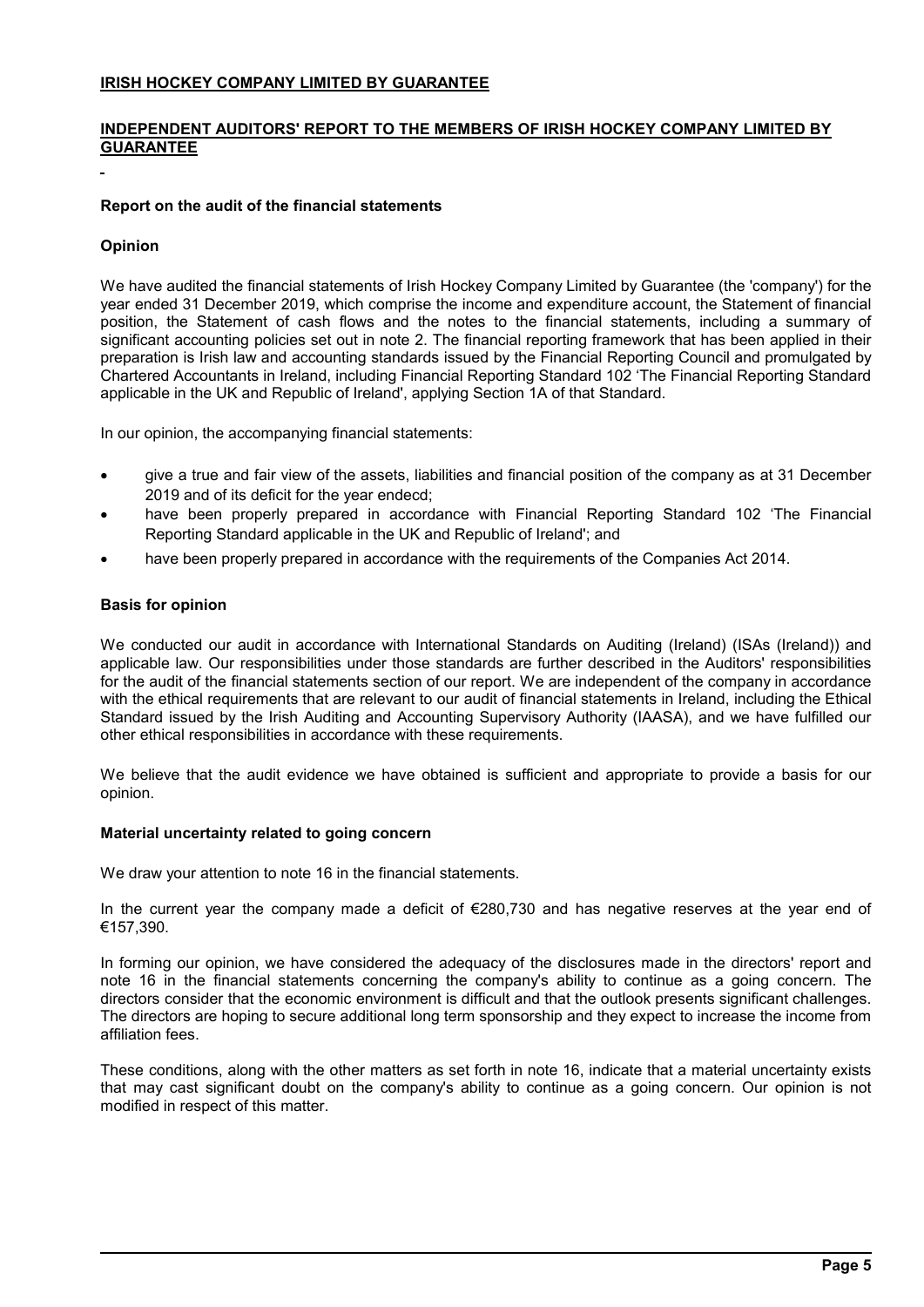#### **INDEPENDENT AUDITORS' REPORT TO THE MEMBERS OF IRISH HOCKEY COMPANY LIMITED BY GUARANTEE (CONTINUED)**

#### **Other information**

The directors are responsible for the other information. The other information comprises the information included in the Annual report, other than the financial statements and our Auditors' report thereon. Our opinion on the financial statements does not cover the other information and, except to the extent otherwise explicitly stated in our report, we do not express any form of assurance conclusion thereon.

In connection with our audit of the financial statements, our responsibility is to read the other information and, in doing so, consider whether the other information is materially inconsistent with the financial statements or our knowledge obtained in the audit or otherwise appears to be materially misstated. If we identify such material inconsistencies or apparent material misstatements, we are required to determine whether there is a material misstatement in the financial statements or a material misstatement of the other information. If, based on the work we have performed, we conclude that there is a material misstatement of this other information, we are required to report that fact.

We have nothing to report in this regard.

#### **Opinion on other matters prescribed by the Companies Act 2014**

Based solely on the work undertaken in the course of the audit, we report that:

- in our opinion, the information given in the Directors' Report is consistent with the financial statements; and
- in our opinion, the Directors' Report has been prepared in accordance with applicable legal requirements.

We have obtained all the information and explanations which we consider necessary for the purposes of our audit.

In our opinion the accounting records of the company were sufficient to permit the financial statements to be readily and properly audited, and the financial statements are in agreement with the accounting records.

#### **Matters on which we are required to report by exception**

Based on the knowledge and understanding of the company and its environment obtained in the course of the audit, we have not identified any material misstatements in the Directors' Report.

The Companies Act 2014 requires us to report to you if, in our opinion, the disclosures of directors' remuneration and transactions required by sections 305 to 312 of the Act are not made. We have nothing to report in this regard.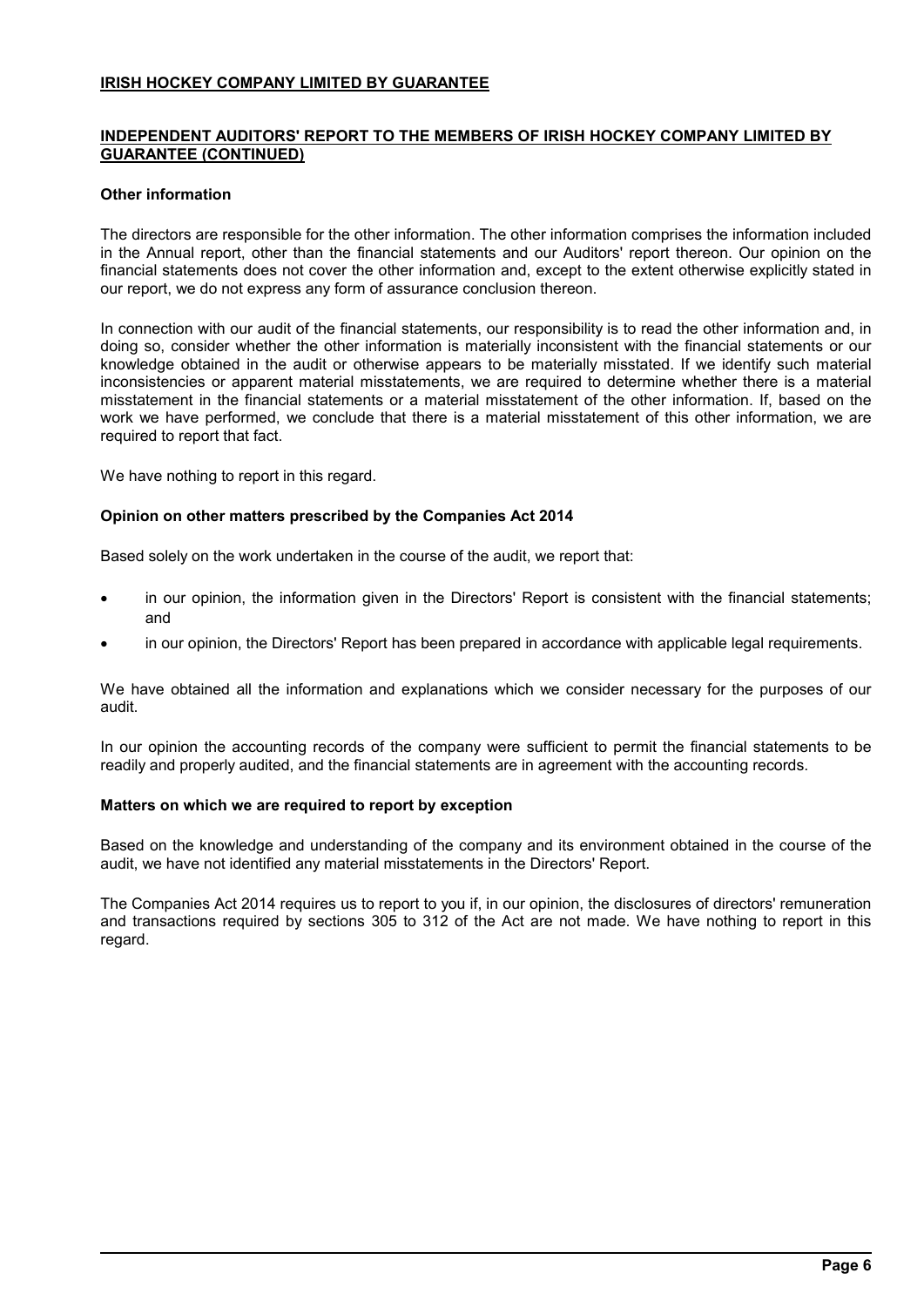#### **INDEPENDENT AUDITORS' REPORT TO THE MEMBERS OF IRISH HOCKEY COMPANY LIMITED BY GUARANTEE (CONTINUED)**

#### **Respective responsibilities and restrictions on use**

#### **Responsibilities of directors for the financial statements**

As explained more fully in the Directors' responsibilities statement on page 1, the directors are responsible for the preparation of the financial statements and for being satisfied that they give a true and fair view, and for such internal control as the directors determine is necessary to enable the preparation of financial statements that are free from material misstatement, whether due to fraud or error.

In preparing the financial statements, the directors are responsible for assessing the company's ability to continue as a going concern, disclosing, as applicable, matters related to going concern and using the going concern basis of accounting unless the management either intends to liquidate the company or to cease operations, or has no realistic alternative but to do so.

#### **Auditors' responsibilities for the audit of the financial statements**

Our objectives are to obtain reasonable assurance about whether the financial statements as a whole are free from material misstatement, whether due to fraud or error, and to issue an Auditors' report that includes our opinion. Reasonable assurance is a high level of assurance, but is not a guarantee that an audit conducted in accordance with ISAs (Ireland) will always detect a material misstatement when it exists. Misstatements can arise from fraud or error and are considered material if, individually or in the aggregate, they could reasonably be expected to influence the economic decisions of users taken on the basis of these financial statements.

A further description of our responsibilities for the audit of the financial statements is located on the IAASA's website at: https://www.iaasa.ie/Publications/ISA-700-(Ireland). This description forms part of our Auditors' report.

#### **The purpose of our audit work and to whom we owe our responsibilities**

This report is made solely to the company's member in accordance with Section 391 of the Companies Act 2014. Our audit work has been undertaken so that we might state to the company's member those matters we are required to state to them in an Auditors' report and for no other purpose. To the fullest extent permitted by law, we do not accept or assume responsibility to anyone other than the company and the company's member for our audit work, for this report, or for the opinions we have formed.

 $\overline{\phantom{a}}$ 

Brian Dignam for and on behalf of **OSK Audit Limited** Statutory Audit Firm East Point Plaza East Point Dublin 3

30 September 2020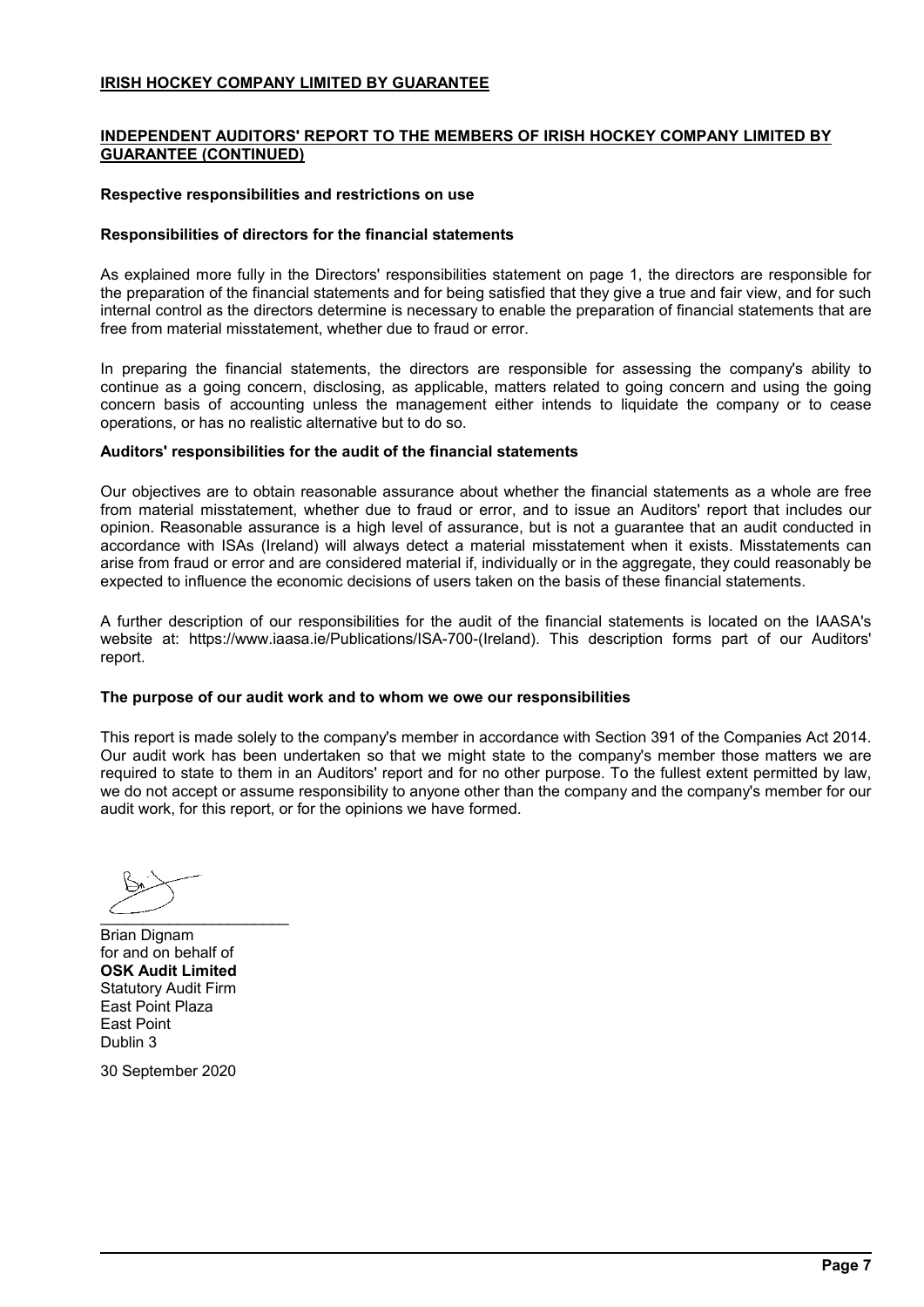### **INCOME AND EXPENDITURE ACCOUNT** FOR THE YEAR ENDED 31 DECEMBER 2019

|                                                               |            | 2019                  | 2018                  |
|---------------------------------------------------------------|------------|-----------------------|-----------------------|
|                                                               | Notes Sch. | €                     | €                     |
| <b>Income</b>                                                 |            |                       |                       |
| Sport Ireland Core Grant                                      |            | 325,000               | 260,000               |
| Sport Ireland Woman In Sport Grant                            | O          | 42,000                | 35,000                |
| Sport Ireland Dormant Accounts Grant                          | P          | 45,000                | 24,998                |
| Sport Ireland High Performance Grant                          |            | 630,000               | 520,000               |
| Sport Ireland High Performance Grant (additional funds)       |            | 250,000               | 200,000               |
| Sport Ireland Carding Grant                                   |            | 100,000               | 60,000                |
| OFI Grant Income                                              |            | 41,411                | 30,735                |
| Sports Northern Ireland Grant                                 |            | 457,940               | 396,461               |
| Sponsorship and Fundraising                                   | Α          | 190,168               | 133,820               |
| Women In Sport Income                                         | В          | 93                    | 6,370                 |
| Para ID Hockey Income                                         |            | 14,262                | 20,640                |
| <b>Affiliation Fees</b>                                       |            | 258,343               | 244,815               |
| <b>Domestic Competitions</b>                                  | C          | 35,207                | 41,698                |
| Development                                                   | D          | 3,619                 | 2,541                 |
| <b>International Team Contributions</b>                       | E          | 498,066               | 318,114               |
| <b>Gate Receipts</b>                                          |            | 11,929                | 19,183                |
| International Tournament Hosting                              | F          | 661,538               | 244,900               |
| <b>Clinics and Camps</b>                                      | G          | 16,499                | 26,038                |
| Coaching                                                      | н          | 41,338                | 25,920                |
| Gear Income                                                   |            | 575                   | 1,132                 |
| Administration                                                | К          | 7,745                 | 8,648                 |
| <b>IHLU Development Income</b>                                |            |                       |                       |
|                                                               |            |                       |                       |
| <b>Total Income</b>                                           |            | 3,630,733             | 2,621,013             |
|                                                               |            |                       |                       |
| <b>Expenditure</b>                                            | L          |                       |                       |
| International Teams - Travel and Competitions                 | М          | 2,183,345             | 1,343,173<br>6        |
| International Teams - Coaching Support<br><b>Gear Costs</b>   |            | (2,500)               |                       |
|                                                               |            | 2,394                 | 36,968                |
| Women In Sport                                                |            | 42,009                | 35,491                |
| Para ID Hockey Expenditure                                    |            | 18,175                | 20,640                |
| Dormant Account Expenditure                                   |            | 45,905                | 20,958                |
| <b>Affiliation Fees</b>                                       |            | 7,350                 | 6,135                 |
| <b>Domestic Competitions</b>                                  | C<br>D     | 49,398<br>0           | 57,815                |
| Development                                                   | F          |                       | 913                   |
| International Tournament Hosting                              |            | 896,663               | 219,935               |
| <b>European Competition Expenditure</b>                       | G          | 9,043                 | 450                   |
| <b>Clinics and Camps</b>                                      |            | 16,648                | 25,091                |
| Coaching                                                      | н          | 16,965                | 18,671                |
| Umpiring                                                      |            | 63,294                | 63,833                |
| Marketing                                                     | J          | 20,088                | 3,142                 |
| Governance                                                    | ı          | 6,950                 | 12,577                |
| Administration                                                | N          | 536,844               | 752,818               |
| <b>Capital Grant Amortisation</b><br><b>Total Expenditure</b> |            | (1, 108)<br>3,911,463 | (1, 379)<br>2,617,237 |
| (Deficit)/surplus for the Year                                | 3          | (280,730)             | 3,776                 |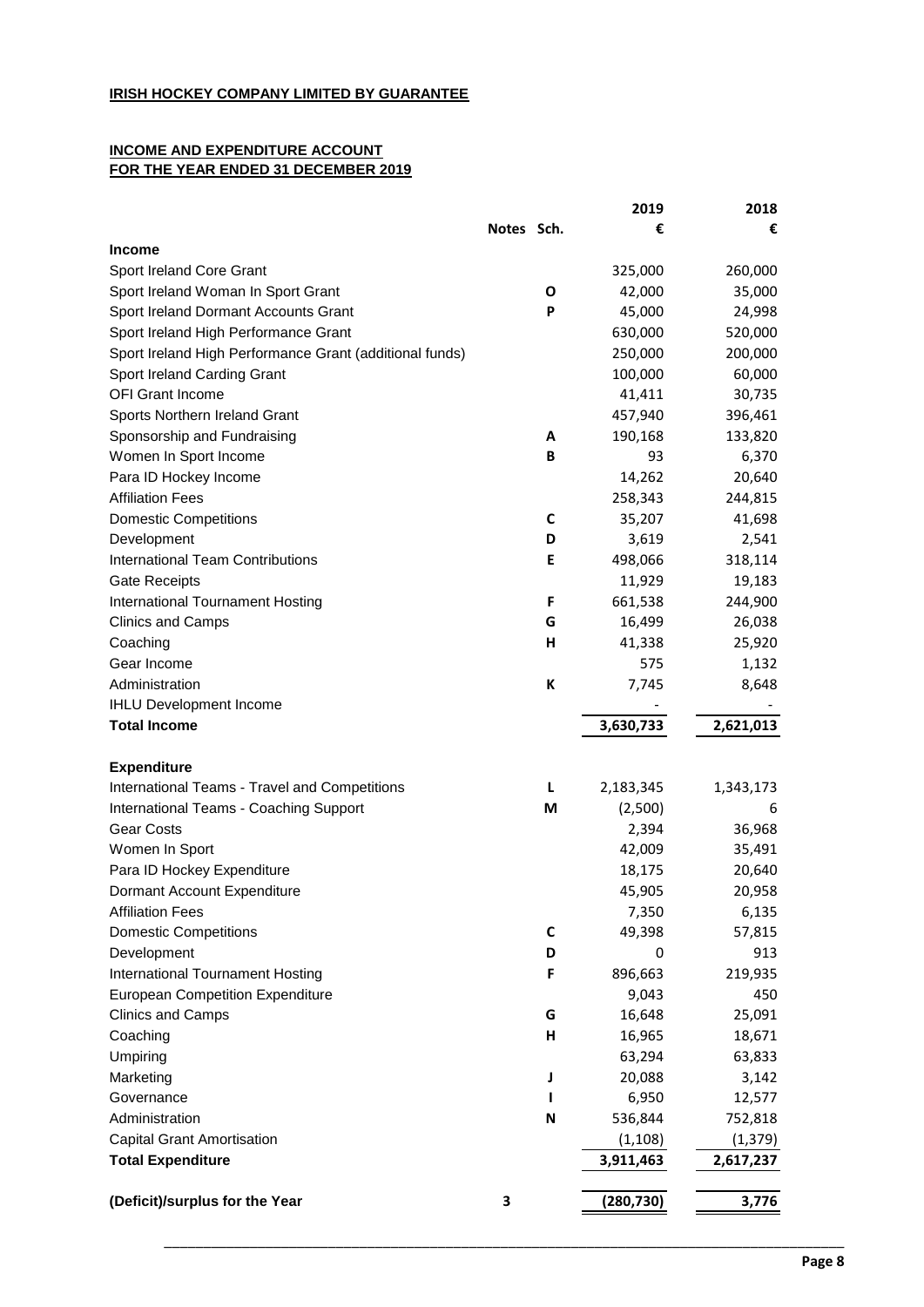### **INCOME AND EXPENDITURE ACCOUNT** FOR THE YEAR ENDED 31 DECEMBER 2019

All amounts relate to continued operations.

There were no recognised gains or losses for 2019 or 2018 other than those in the income and expenditure account.

Signed on behalf of the board.  $W, M$ an

**Keith Morrow** Director

**Eric Brady** Director

Date: 30th September 2020

The notes on pages 12 to 20 form part of these financial statements.

The Department of Transport Tourism and Sport is the sponsoring department for all Sport Ireland grant income.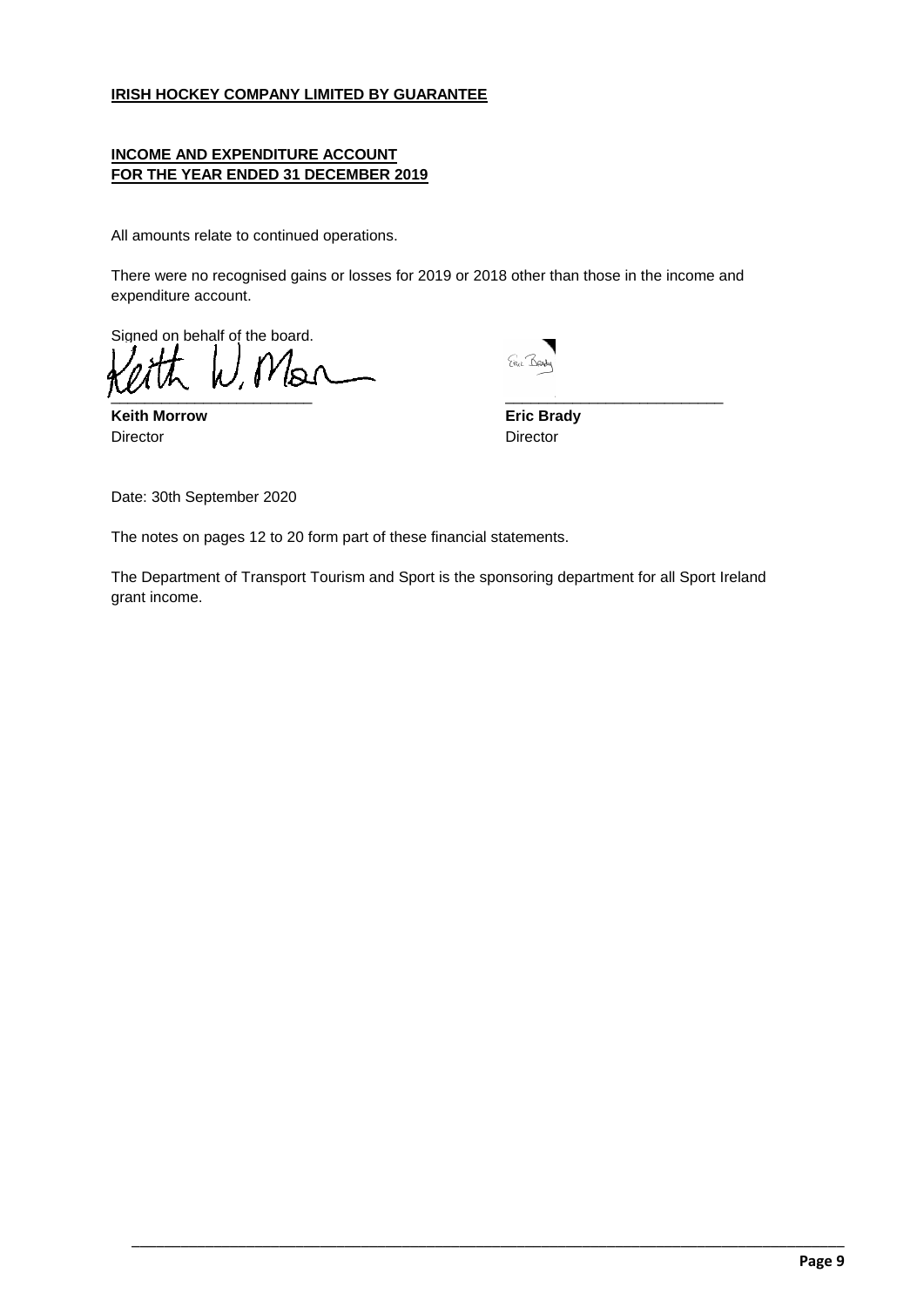### **STATEMENT OF FINANCIAL POSITION AS AT 31 DECEMBER 2019**

|                                              | <b>Note</b> |            | 2019<br>€  |            | 2018<br>€ |
|----------------------------------------------|-------------|------------|------------|------------|-----------|
| <b>Fixed assets</b>                          |             |            |            |            |           |
| Tangible assets                              | 7           |            | 44,875     |            | 18,374    |
|                                              |             |            |            |            |           |
| <b>Current assets</b>                        |             |            | 44,875     |            | 18,374    |
|                                              |             |            |            |            |           |
| <b>Stocks</b>                                | 8           | 27,618     |            | 28,314     |           |
| Debtors: amounts falling due within one year | 9           | 647,017    |            | 292,325    |           |
| Cash at bank and in hand                     |             | 2,981      |            | 392,737    |           |
|                                              |             | 677,616    |            | 713,376    |           |
| Creditors: amounts falling due within one    |             |            |            |            |           |
| year                                         | 10          | (879, 881) |            | (607, 252) |           |
| <b>Net current (liabilities)/assets</b>      |             |            | (202, 265) |            | 106,124   |
| <b>Total assets less current liabilities</b> |             |            | (157, 390) |            | 124,498   |
| Creditors: amounts falling due after more    |             |            |            |            |           |
| than one year                                | 11          |            |            |            | (1, 158)  |
| Net (liabilities)/assets                     |             |            | (157, 390) |            | 123,340   |
|                                              |             |            |            |            |           |
| <b>Reserves</b>                              |             |            |            |            |           |
| Revenue reserves                             | 13          |            | (157, 390) |            | 123,340   |
| <b>Members' funds</b>                        |             |            | (157, 390) |            | 123,340   |
|                                              |             |            |            |            |           |

These financial statements have been prepared in accordance with the small companies regime.

The financial statements were approved and authorised for issue by the board:

 $\overline{\phantom{a}}$ 

**Keith Morrow**

Date: 30 September 2020

The notes on pages 12 to 20 form part of these financial statements.

Eric Brady

**Eric Brady** Director **Director** Director

\_\_\_\_\_\_\_\_\_\_\_\_\_\_\_\_\_\_\_\_\_\_\_\_\_\_\_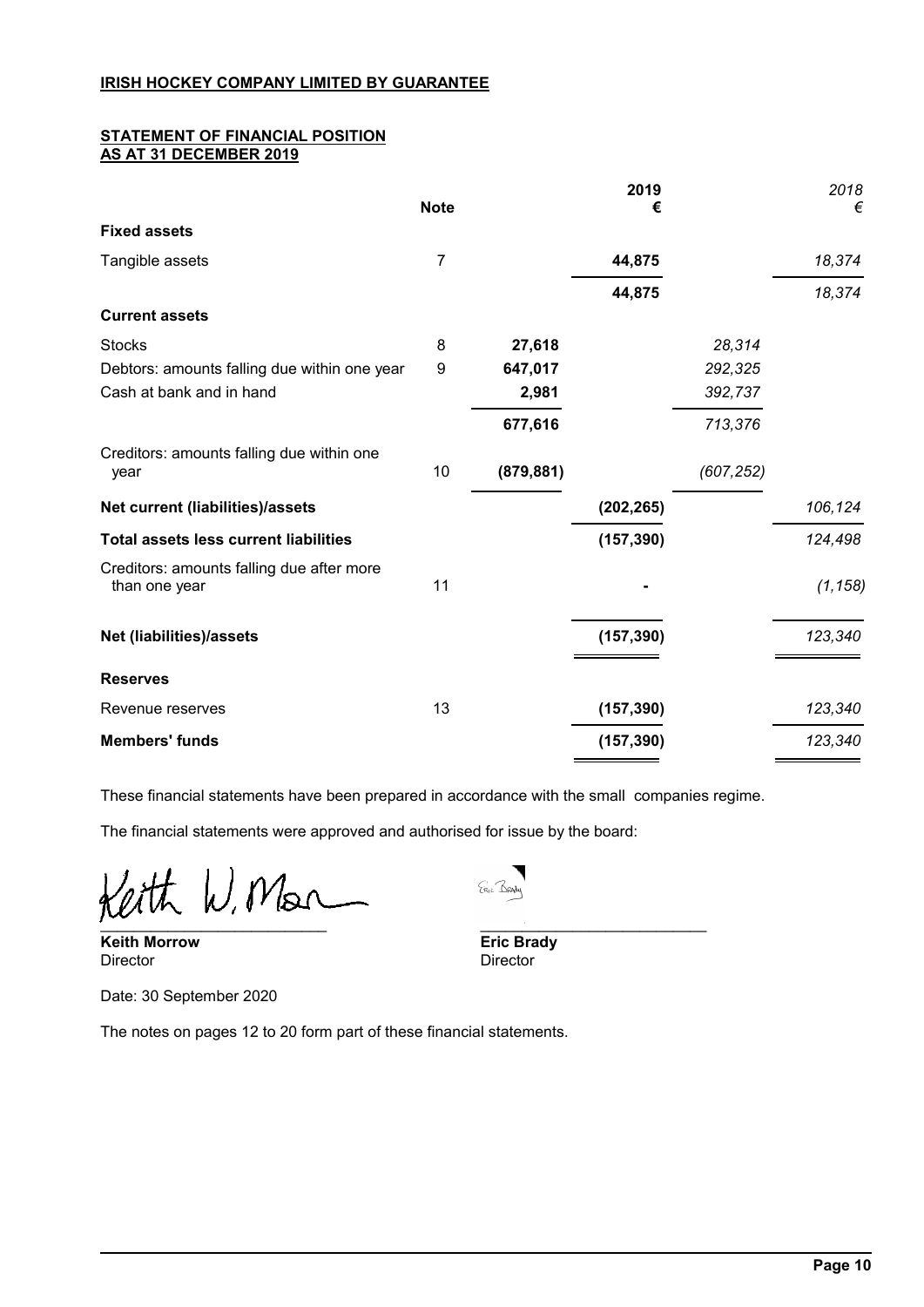### **STATEMENT OF CASH FLOWS FOR THE YEAR ENDED 31 DECEMBER 2019**

|                                                                     | 2019<br>€  | 2018<br>€  |
|---------------------------------------------------------------------|------------|------------|
| Cash flows from operating activities                                |            |            |
| (Deficit)/surplus for the financial year<br><b>Adjustments for:</b> | (280, 730) | 3,776      |
| Depreciation of tangible assets                                     | 21,959     | 15,626     |
| Decrease/(increase) in stocks                                       | 696        | (9, 978)   |
| (Increase) in debtors                                               | (354, 692) | (165, 465) |
| Increase in creditors                                               | 207,340    | 166,140    |
| Net cash generated from operating activities                        | (405, 427) | 10,099     |
| Cash flows from investing activities                                |            |            |
| Purchase of tangible fixed assets                                   | (48, 460)  | (16, 988)  |
| Net cash from investing activities                                  | (48, 460)  | (16, 988)  |
| <b>Cash flows from financing activities</b>                         |            |            |
| Repayment of loan                                                   | (5,401)    | (5, 137)   |
| Net cash used in financing activities                               | (5,401)    | (5, 137)   |
| Net (decrease) in cash and cash equivalents                         | (459, 288) | (12, 026)  |
| Cash and cash equivalents at beginning of year                      | 392,412    | 404,438    |
| Cash and cash equivalents at the end of year                        | (66, 876)  | 392,412    |
| Cash and cash equivalents at the end of year comprise:              |            |            |
| Cash at bank and in hand                                            | 2,981      | 392,737    |
| <b>Bank overdrafts</b>                                              | (69, 857)  | (325)      |
| Net funds as at 31st December                                       | (66, 876)  | 392,412    |
|                                                                     |            |            |

The notes on pages 12 to 20 form part of these financial statements.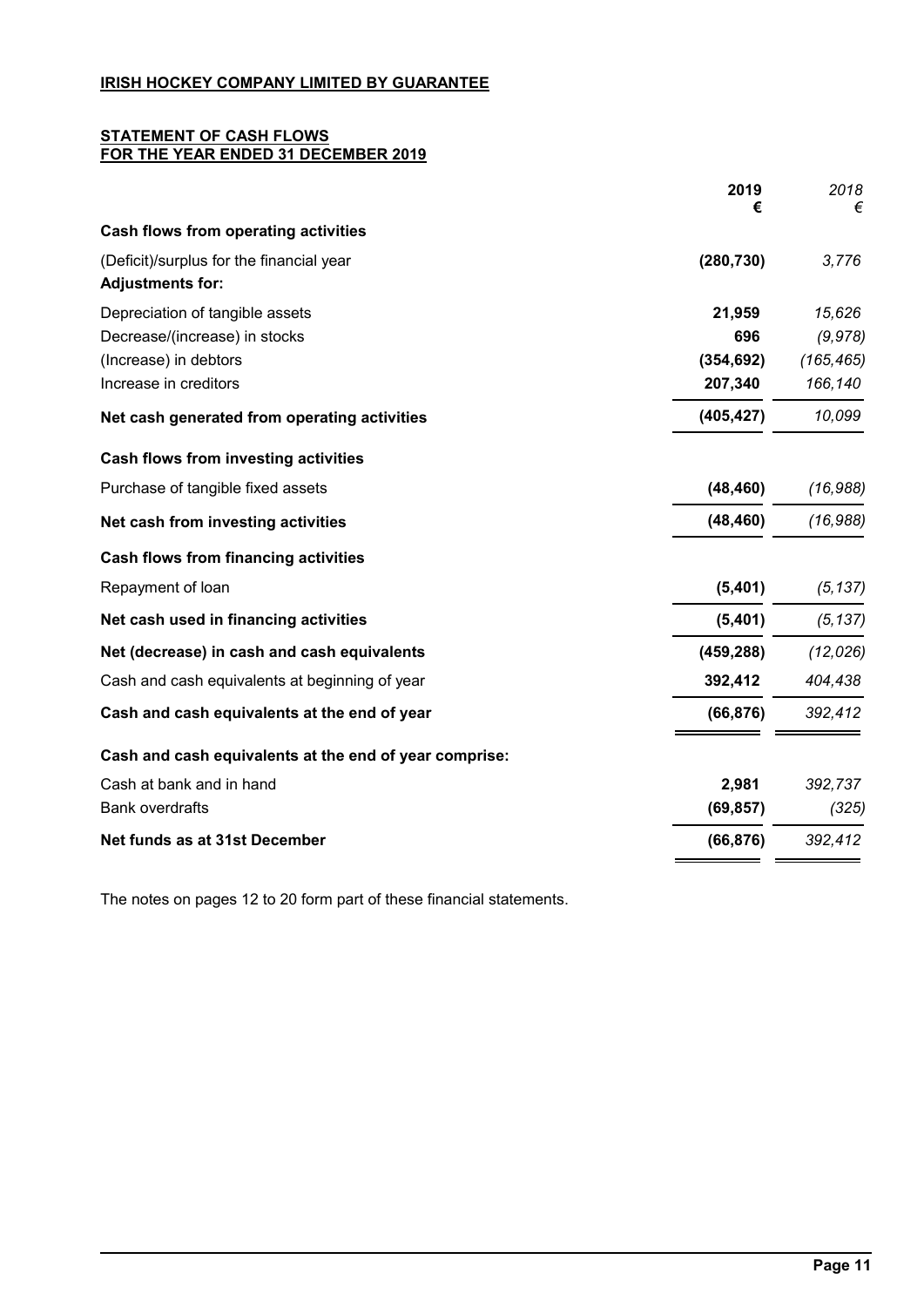#### **NOTES TO THE FINANCIAL STATEMENTS FOR THE YEAR ENDED 31 DECEMBER 2019**

#### **1. General information**

The financial statements comprise of the Income and Expenditure account, the Statement of Financial Position, Cash Flow Statement and the related notes constitute the financial statements of Irish Hockey CLG for the financial year 31st December 2019.

Irish Hockey CLG is a company limited by guarantee having no share capital, incorporated and registered in the Republic of Ireland (CRO number : 187471). The company's registered address is Morehampton House, 8 Merrion Road, Ballsbridge, Dublin 4. The nature of the company's operations and its principal activites are set out in the Directors' report.

#### **1.1 Statement of compliance**

The financial statements have been prepared in accordance with FRS 102 'The Financial Reporting Standard applicable in the UK and Republic of Ireland' (FRS 102), applying Section 1A of that Standard.

#### **2. Accounting policies**

#### **2.1 Basis of preparation of financial statements**

The financial statements have been prepared on the going concern basis in accordance with the historical cost convention modified to include certain items at fair value. The financial reporting framework that has been applied in their preparation is the Companies Act 2014 and FRS 102 The Financial Reporting Standard applicable in the United Kingdom and the Republic of Ireland issued by the Financial Reporting Council. The company qualifies as a small company for the period, as defined by section 280A of that Act, in respect of the financial year, and has applied the rules of the 'Small Companies Regime' in accordance with section 280C of that Act and Section 1A of FRS 102.

The following accounting policies have been applied consistently in dealing with items which are considered material in relation to the company's financial statements.

#### **2.2 Goverment grants**

Grants are accounted under the accruals model as permitted by FRS 102. Grants relating to expenditure on tangible fixed assets are credited to the income and expenditure account at the same rate as the depreciation on the assets to which the grant relates. The deferred element of grants is included in creditors as deferred income.

Grants of a revenue nature are recognised in the income and expenditure account in the same period as the related expenditure.

OSK confirm that Sport Ireland grants received during the year were expended for the purpose for which they were intended.

#### **2.3 Income**

Income is recognised to the extent that it is probable that the economic benefits will flow to the company and the revenue can be relaibly measured. Income is measured at fair value of the consideration received or receivable, excluding discounts, rebates, value added tax and other sales taxes.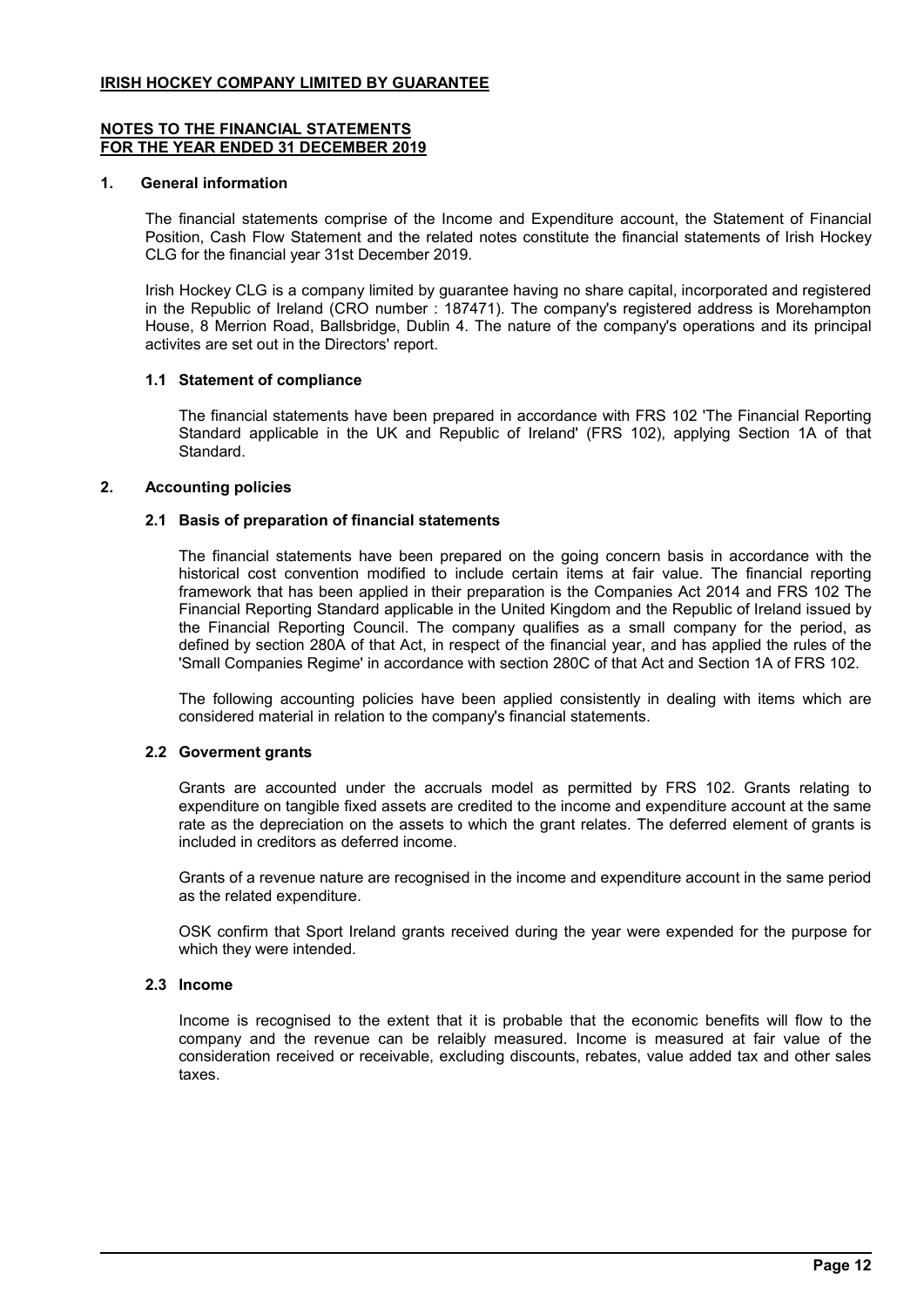#### **NOTES TO THE FINANCIAL STATEMENTS FOR THE YEAR ENDED 31 DECEMBER 2019**

#### **2. Accounting policies (continued)**

#### **2.4 Tangible fixed assets**

Tangible fixed assets under the cost model are stated at historical cost less accumulated depreciation and any accumulated impairment losses. Historical cost includes expenditure that is directly attributable to bringing the asset to the location and condition necessary for it to be capable of operating in the manner intended by management.

Depreciation is charged so as to allocate the cost of assets less their residual value over their estimated useful lives, on the following bases.

Depreciation is provided on the following basis:

Fixtures & fittings<br>
Office equipment<br>
25% Straight Line Office equipment Computer equipment - 25%/33.3% Straight Line Hockey equipment - 25% Straight Line

The assets' residual values, useful lives and depreciation methods are reviewed, and adjusted prospectively if appropriate, or if there is an indication of a significant change since the last reporting date.

Gains and losses on disposals are determined by comparing the proceeds with the carrying amount and are recognised in profit or loss.

#### **2.5 Stocks**

Stocks are stated at the lower of cost and net realisable value, being the estimated selling price less costs to complete and sell. Cost is based on the cost of purchase on a first in, first out basis.

At each reporting date, stocks are assessed for impairment. If stock is impaired, the carrying amount is reduced to its selling price less costs to complete and sell. The impairment loss is recognised immediately in the income and expenditure account

### **2.6 Debtors**

Short term debtors are measured at transaction price, less any impairment. Loans receivable are measured initially at fair value, net of transaction costs, and are measured subsequently at amortised cost using the effective interest method, less any impairment.

#### **2.7 Cash and cash equivalents**

Cash is represented by cash in hand and deposits with financial institutions repayable without penalty on notice of not more than 24 hours. Cash equivalents are highly liquid investments that mature in no more than three months from the date of acquisition and that are readily convertible to known amounts of cash with insignificant risk of change in value.

In the Statement of cash flows, cash and cash equivalents are shown net of bank overdrafts that are repayable on demand and form an integral part of the company's cash management.

#### **2.8 Financial instruments**

The company only enters into basic financial instrument transactions that result in the recognition of financial assets and liabilities like trade and other debtors and creditors, loans from banks and other third parties, loans to related parties and investments in ordinary shares.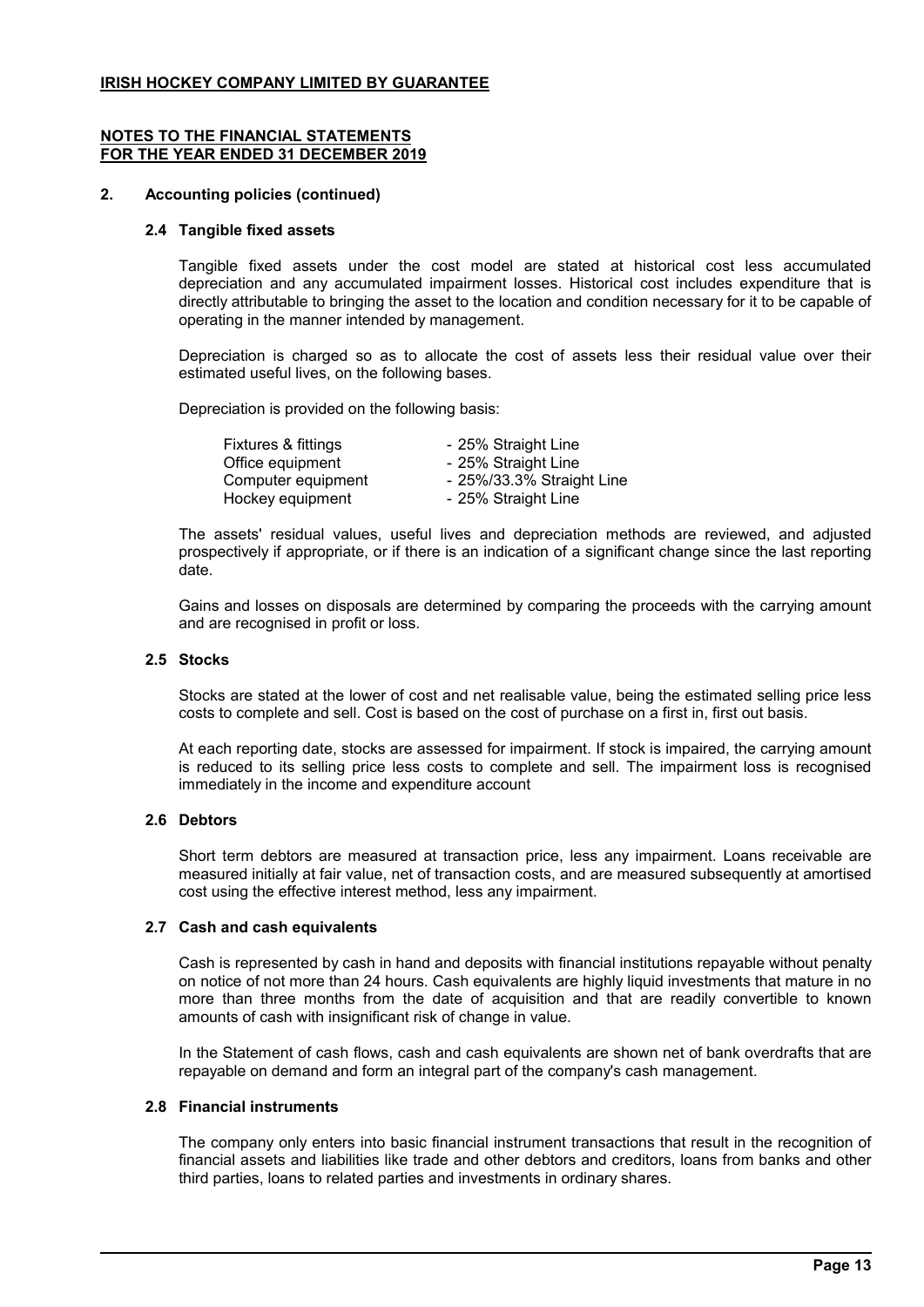#### **NOTES TO THE FINANCIAL STATEMENTS FOR THE YEAR ENDED 31 DECEMBER 2019**

#### **2. Accounting policies (continued)**

#### **2.9 Creditors**

Short term creditors are measured at the transaction price. Other financial liabilities, including bank loans, are measured initially at fair value, net of transaction costs, and are measured subsequently at amortised cost using the effective interest method.

#### **2.10 Foreign currency translation**

#### **Functional and presentation currency**

The company's functional and presentational currency is Euro.

#### **Transactions and balances**

Foreign currency transactions are translated into the functional currency using the spot exchange rates at the dates of the transactions.

At each period end foreign currency monetary items are translated using the closing rate. Nonmonetary items measured at historical cost are translated using the exchange rate at the date of the transaction and non-monetary items measured at fair value are measured using the exchange rate when fair value was determined.

Exchange gains and losses are recognised in the income and expenditure account.

#### **2.11 Borrowing costs**

All borrowing costs are recognised in the Statement of income and retained earnings in the year in which they are incurred.

### **2.12 Pensions**

#### **Defined contribution pension plan**

The company operates a defined contribution plan for its employees. A defined contribution plan is a pension plan under which company pays fixed contributions into a seperate entity. Once the contributions have been paid the company has no further payment obligations.

The contributions are recognised as an expense in profit or loss when they fall due. Amounts not paid are shown in accruals as a liability in the statement of financial position. The assets of the plan are held separately from the company in independently administered funds.

### **2.13 Interest income**

Interest income is recognised in the income and expenditure account using the effective interest method.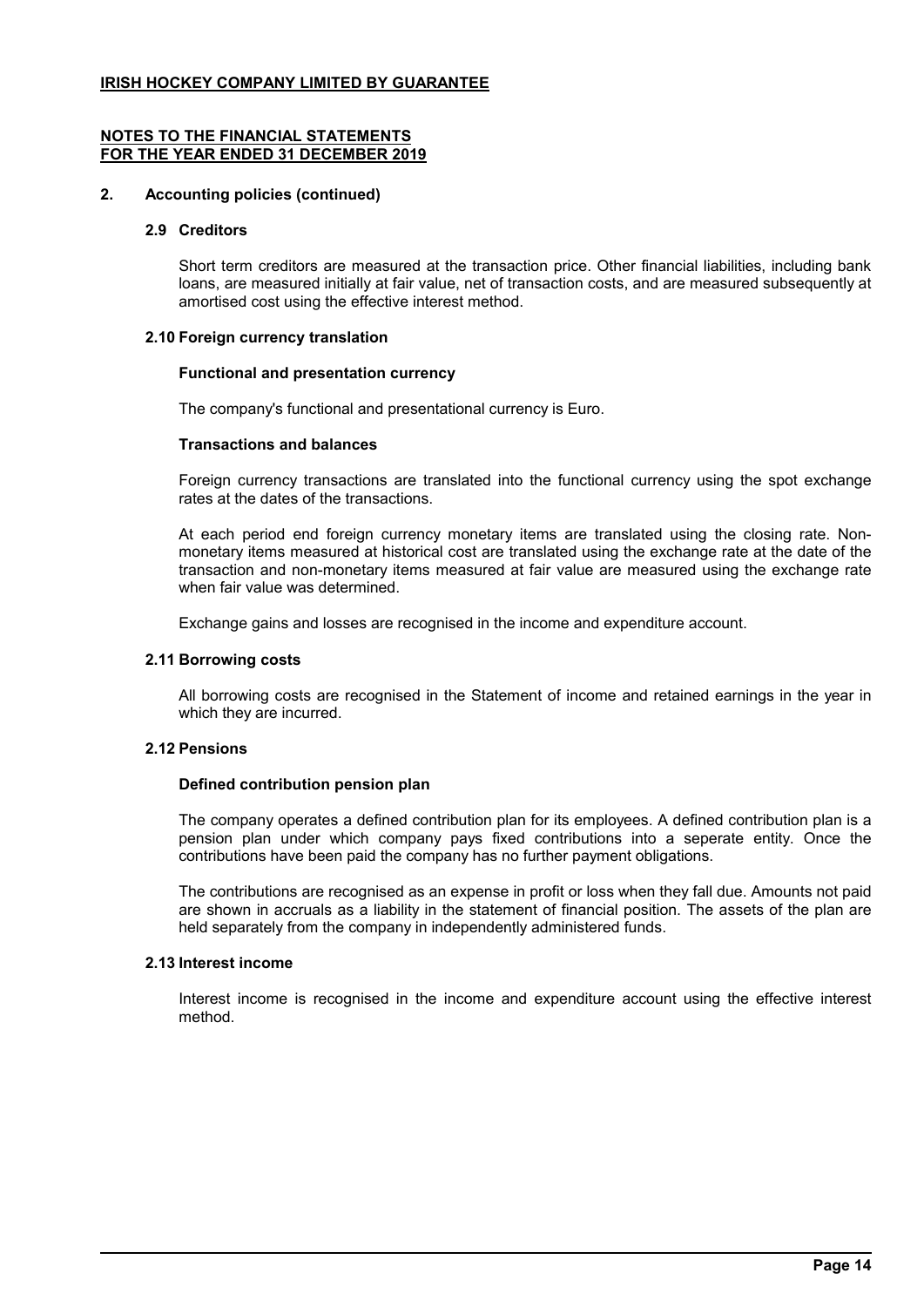#### **NOTES TO THE FINANCIAL STATEMENTS FOR THE YEAR ENDED 31 DECEMBER 2019**

## **3. (Deficit)/surplus on ordinary activities**

The (deficit)/surplus is stated after charging/(crediting):

|    |                                       | 2019<br>€  | 2018<br>€  |
|----|---------------------------------------|------------|------------|
|    | Depreciation of tangible fixed assets | 21,959     | 15,626     |
|    | Deficit/(surplus) on foreign exchange | 6,187      | (107)      |
|    | Defined contribution pension cost     | 274        | (263)      |
| 4. | <b>Deferred Grant Income</b>          |            |            |
|    |                                       | 2019<br>€  | 2018<br>€  |
|    | <b>Sport Ireland Dormant Funding</b>  |            |            |
|    | Unspent grant brought forward         | 40,500     | 22,500     |
|    | Grant received during the year        | 40,500     | 42,998     |
|    | Grant expenditure during the year     | (45,000)   | (24, 998)  |
|    | <b>Grant deferred</b>                 | 36,000     | 40,500     |
|    | Sport Ireland Women in Sport          | 2019<br>€  | 2018<br>€  |
|    | Grant received during the year        | 75,000     | 35,000     |
|    | Grant expenditure during the year     | (42,000)   | (35,000)   |
|    | <b>Grant deferred</b>                 | 33,000     |            |
|    |                                       |            |            |
|    |                                       | 2019<br>€  | 2018<br>€  |
|    | <b>Sport Northern Ireland</b>         |            |            |
|    | Unspent grant brought forward         | 22,141     | 30,346     |
|    | Grant received during the year        | 435,799    | 388,256    |
|    | Grant expenditure during the year     | (457, 940) | (396, 461) |
|    |                                       |            | 22,141     |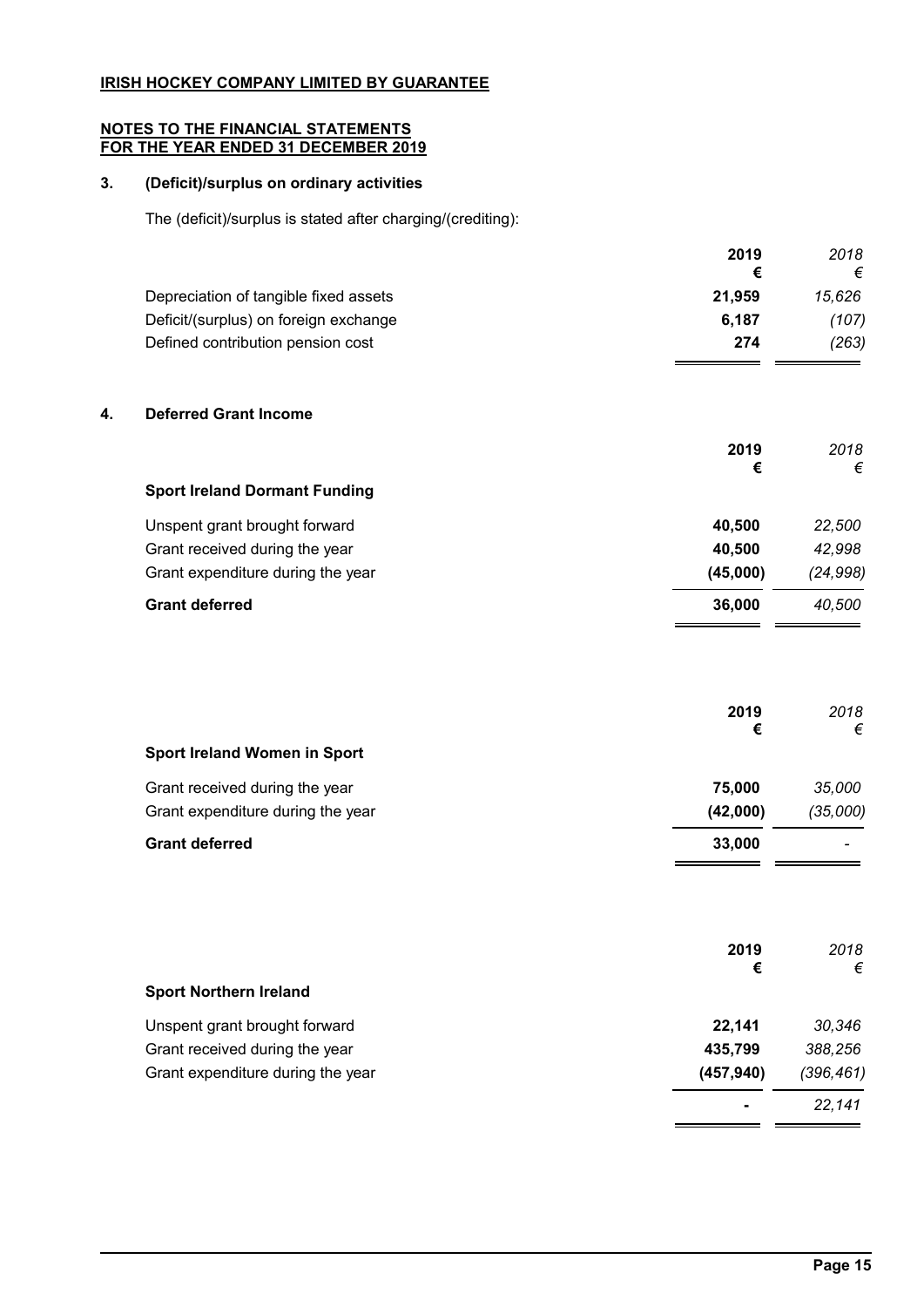#### **NOTES TO THE FINANCIAL STATEMENTS FOR THE YEAR ENDED 31 DECEMBER 2019**

|                                       | 2019<br>€      | 2018<br>€ |
|---------------------------------------|----------------|-----------|
| <b>Sport Ireland High Performance</b> |                |           |
| Unspent grant brought forward         | 345,000        |           |
| Grant received during the year        | 535,000        | 1,065,000 |
| Grant expenditure during the year     | (880,000)      | (720,000) |
|                                       | $\blacksquare$ | 345,000   |

### **5. Taxation**

Hockey Ireland Company Limited by Guarantee is exempt from Corporation Tax in Ireland. The company is fully tax compliant.

## **6. Employees**

The average monthly number of employees, including the directors, during the year was as follows:

|           | No. | No. |
|-----------|-----|-----|
| Employees | 22  | 14  |

Number of employees whose benefits (excluding pension) are €60,000 or greater:

|         |              | No. of employees |  |
|---------|--------------|------------------|--|
|         | 2019         | 2018             |  |
| €60,000 | $\mathbf{I}$ |                  |  |
| €70,000 |              |                  |  |
| €80,000 | റ            |                  |  |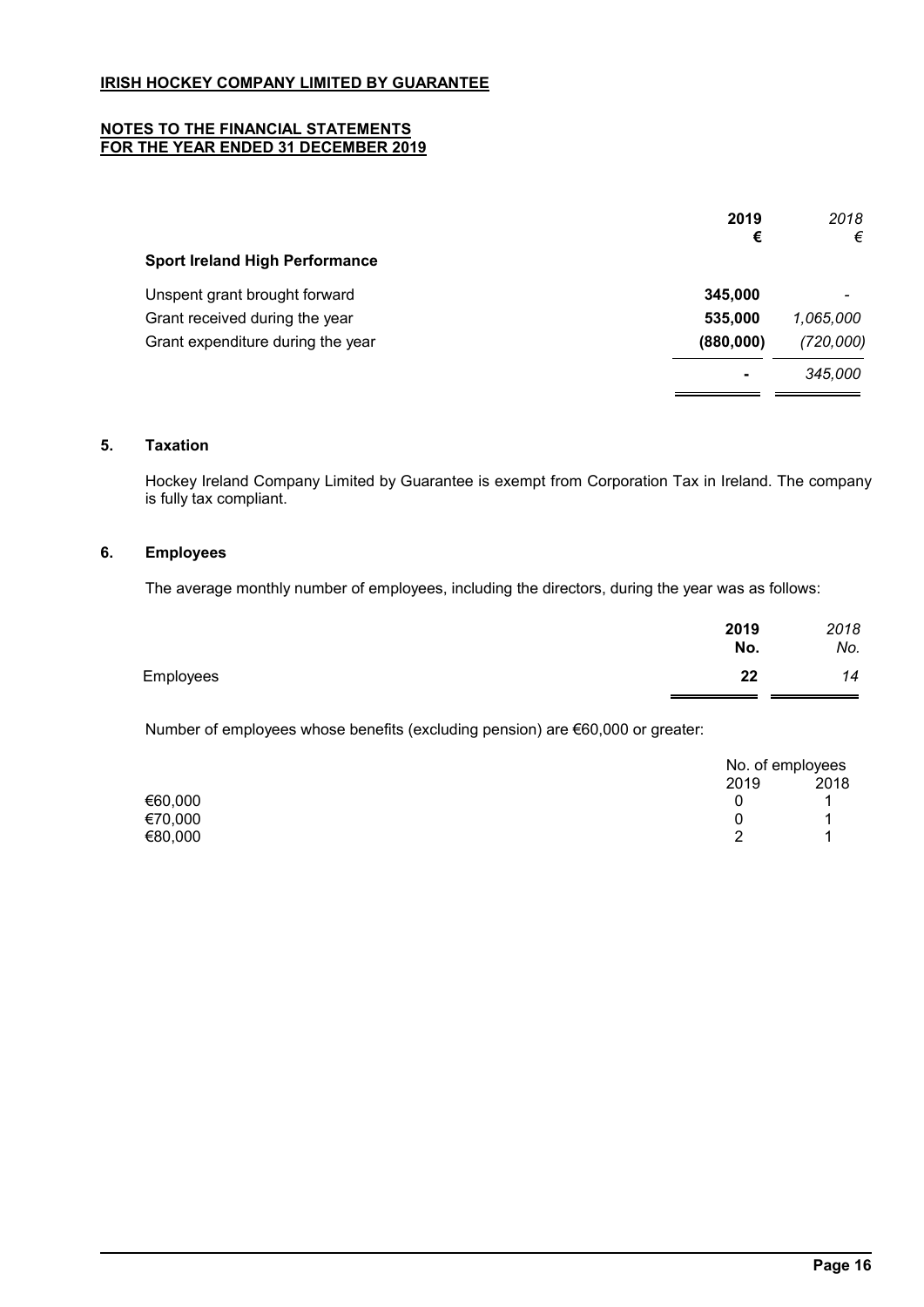#### **NOTES TO THE FINANCIAL STATEMENTS FOR THE YEAR ENDED 31 DECEMBER 2019**

## **7. Tangible fixed assets**

|                                        | <b>Fixtures &amp;</b><br>fittings<br>€ | <b>Office</b><br>equipment<br>€ | Computer<br>equipment<br>€ | <b>Hockey</b><br><b>Equipment</b><br>€ | <b>Total</b><br>€ |
|----------------------------------------|----------------------------------------|---------------------------------|----------------------------|----------------------------------------|-------------------|
| <b>Cost or valuation</b>               |                                        |                                 |                            |                                        |                   |
| At 1 January 2019                      | 943                                    | 7,670                           | 31,960                     | 113,454                                | 154,027           |
| Additions                              |                                        |                                 | 27,175                     | 21,285                                 | 48,460            |
| At 31 December 2019                    | 943                                    | 7,670                           | 59,135                     | 134,739                                | 202,487           |
| <b>Depreciation</b>                    |                                        |                                 |                            |                                        |                   |
| At 1 January 2019                      | 943                                    | 5,768                           | 24,429                     | 104,513                                | 135,653           |
| Charge for the year on owned<br>assets |                                        | 718                             | 9,825                      | 11,416                                 | 21,959            |
| At 31 December 2019                    | 943                                    | 6,486                           | 34,254                     | 115,929                                | 157,612           |
| Net book value                         |                                        |                                 |                            |                                        |                   |
| At 31 December 2019                    |                                        | 1,184                           | 24,881                     | 18,810                                 | 44,875            |
| At 31 December 2018                    |                                        | 1,902                           | 7,531                      | 8,941                                  | 18,374            |

## **8. Stocks**

|                  | 2019<br>€ | 2018<br>€ |
|------------------|-----------|-----------|
| Goods for resale | 27,618    | 28,314    |
|                  | 27,618    | 28,314    |

### **9. Debtors**

|               | 2019<br>€ | 2018<br>€ |
|---------------|-----------|-----------|
| Trade debtors | 156,516   | 181,735   |
| Other debtors | 439,781   | 35,530    |
| Prepayments   | 50,720    | 75,060    |
|               | 647,017   | 292,325   |
|               |           |           |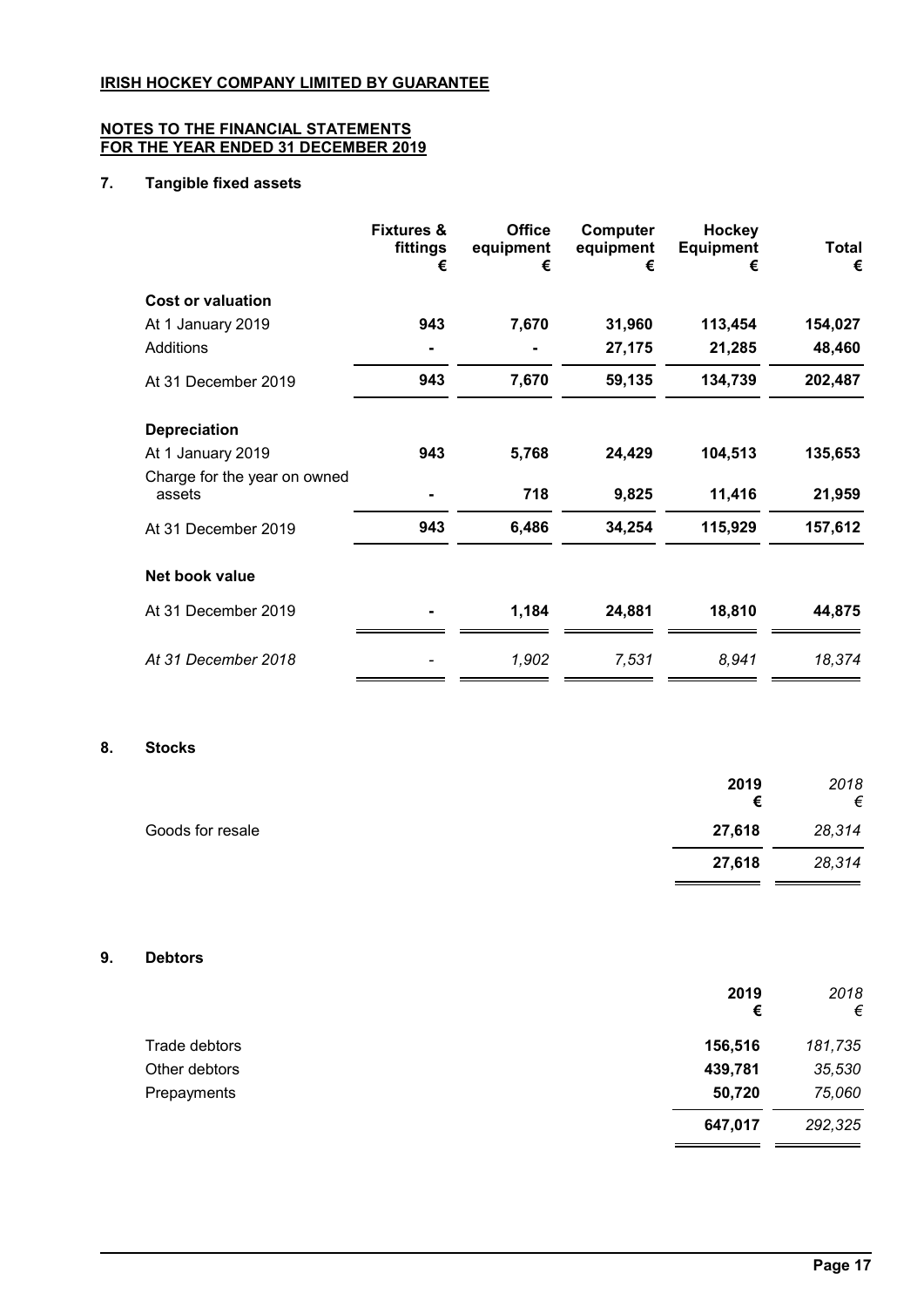#### **NOTES TO THE FINANCIAL STATEMENTS FOR THE YEAR ENDED 31 DECEMBER 2019**

### **10. Creditors: Amounts falling due within one year**

|                               | 2019<br>€ | 2018<br>€ |
|-------------------------------|-----------|-----------|
| Bank overdraft                | 69,857    | 325       |
| Bank loan                     | 1,343     | 5,586     |
| Deferred capital grant        | 234       | 1,342     |
| Trade creditors               | 379,083   | 67,839    |
| Deferred grant income         | 69,000    | 407,642   |
| Taxation and social insurance | 62,609    | 28,054    |
| Other creditors               | 41,868    | 26,405    |
| Accruals                      | 255,887   | 70,056    |
|                               | 879,881   | 607,249   |

## **11. Creditors: Amounts falling due after more than one year**

|           | 2019<br>€      | 2018<br>€ |
|-----------|----------------|-----------|
| Bank loan | $\blacksquare$ | 1,158     |
|           | $\blacksquare$ | 1,158     |

### **12. Bank loan**

Analysis of the maturity of loan is given below:

|                                     | 2019<br>€                | 2018<br>€ |
|-------------------------------------|--------------------------|-----------|
| Amounts falling due within one year |                          |           |
| Bank loan                           | 1,343                    | 5,586     |
|                                     | 1,343                    | 5,586     |
| Amounts falling due 1-2 years       |                          |           |
| Bank loan                           | $\overline{\phantom{0}}$ | 1,158     |
|                                     |                          | 1,158     |
|                                     | 1,343                    | 6,744     |

 $=$   $=$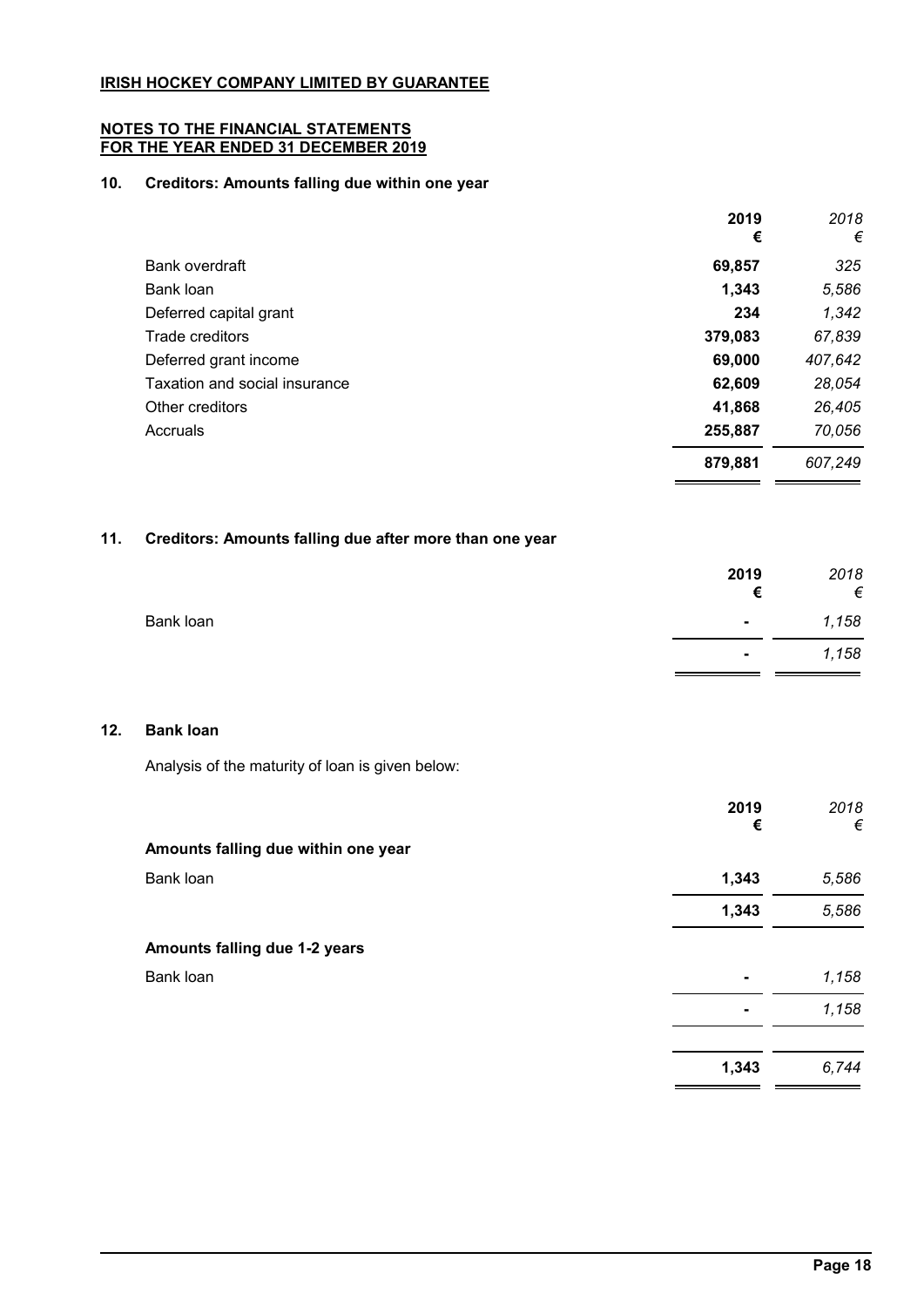#### **NOTES TO THE FINANCIAL STATEMENTS FOR THE YEAR ENDED 31 DECEMBER 2019**

#### **13. Reserves**

#### **Revenue reserves**

The revenue reserves represents cumulative surpluses and deficits in the income and expenditure account, net of transfers to and from other reserves

#### **14. Company Status**

The company is limited by guarantee and consequently does not have share capital. Each of the members is liable to contribute an amount not exceeding  $\epsilon$ 1.27 towards the assets of the company in the event of liquidation.

#### **15. Movement on revenue reserve**

|                                                        | 2019<br>€  | 2018<br>€ |
|--------------------------------------------------------|------------|-----------|
| (Deficit)/surplus for the financial year               | (280, 730) | 3.776     |
| Income and expenditure brought forward as at 1 January | 123.340    | 119,564   |
| Revenue reserve as at 31st December                    | (157, 390) | 123.340   |

#### **16. Going concern**

As described in the directors report, the company made a deficit €280,730 and has negative reserves of €157,390. The directors consider that the economic environment is difficult and that the outlook presents significant challenges. Whilst the directors have instituted measures to preserve cash, these circumstances create uncertainties over future trading results and cash flows. It also creates uncertainties in the company's ability to continue as a going concern, realise its assets and discharge its liabilities in the normal course of business.

Management have also implemented the following plans to address these events and conditions;

- 1. Membership to switch to an individual basis from a team basis to increase affiliation fee income
- 2. Additional sponsorship was secured in 2019 with further sponsorship being actively sought
- 3. Management to review and monitor expenditure and to limit capital expenditure
- 4. Management to avail of all relevant government supports in relation to Covid 19

The directors have concluded that the combination of these management plans will significantly improve the company's ability to continue as a going concern, to realise its assets and discharge its liabilities in the normal course of business.

### **17. Post balance sheet events**

Since the balance sheet date, there has been an outbreak of Covid-19 which is a worldwide pandemic. The directors believe that the company is well positioned to manage the risks associated with this and believe this event doesn't require any adjustments to the accounts for the year ended 31st December 2019.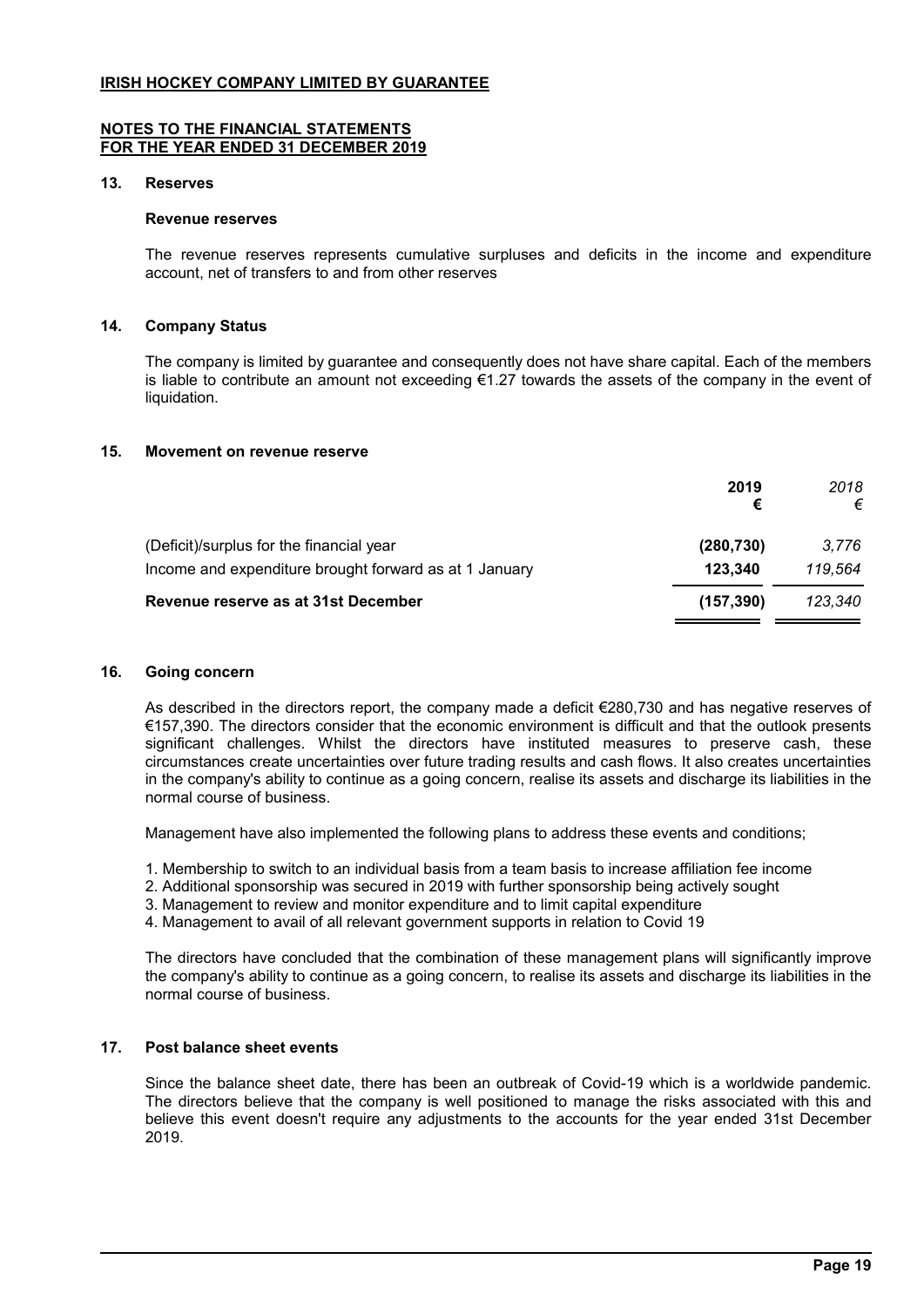#### **NOTES TO THE FINANCIAL STATEMENTS FOR THE YEAR ENDED 31 DECEMBER 2019**

#### **18. Approval of financial statements**

The board of directors approved these financial statements for issue on 30 September 2020.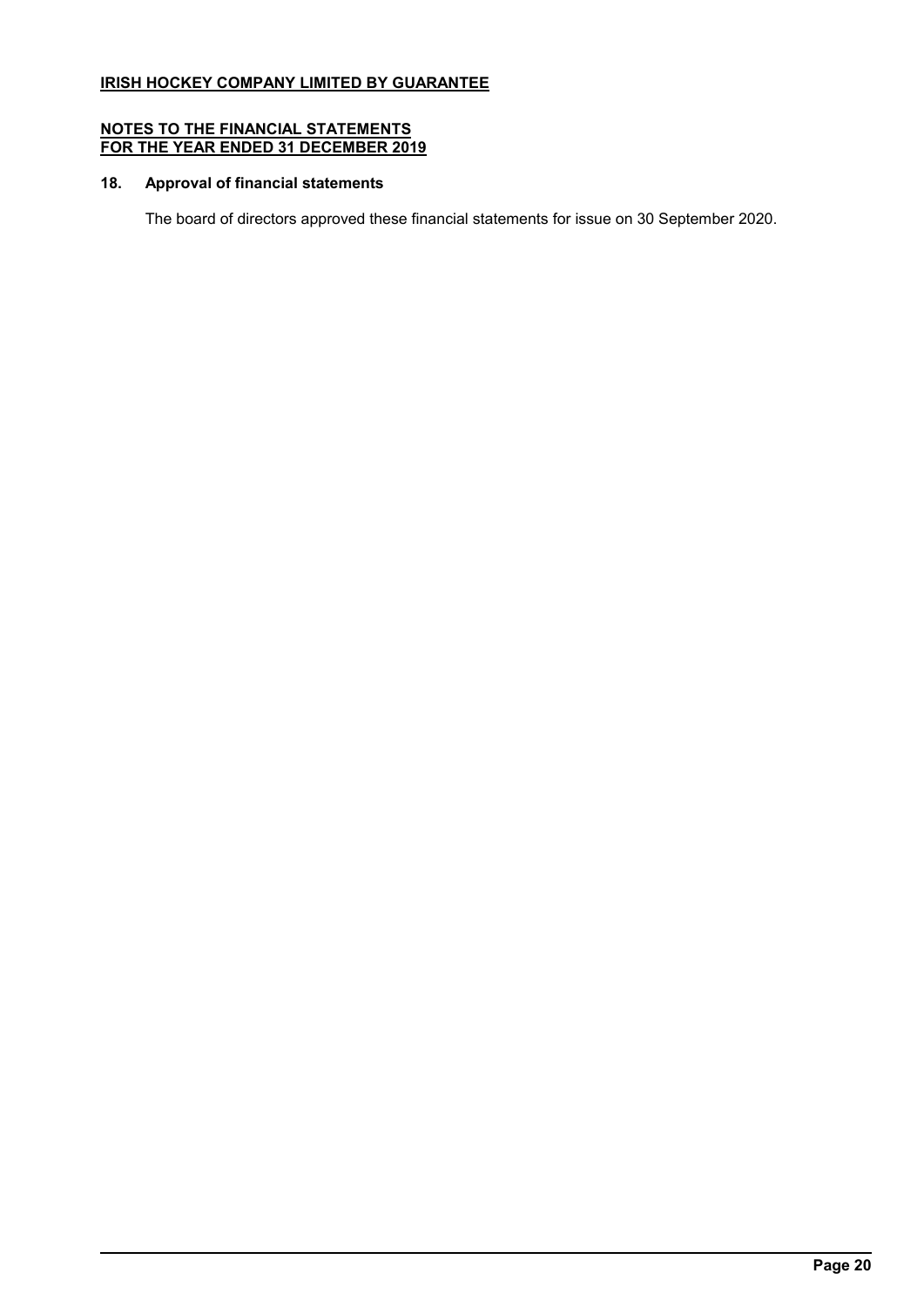# **IRISH HOCKEY COMPANY LIMITED BY GUARANTEE DETAILED ACCOUNTS**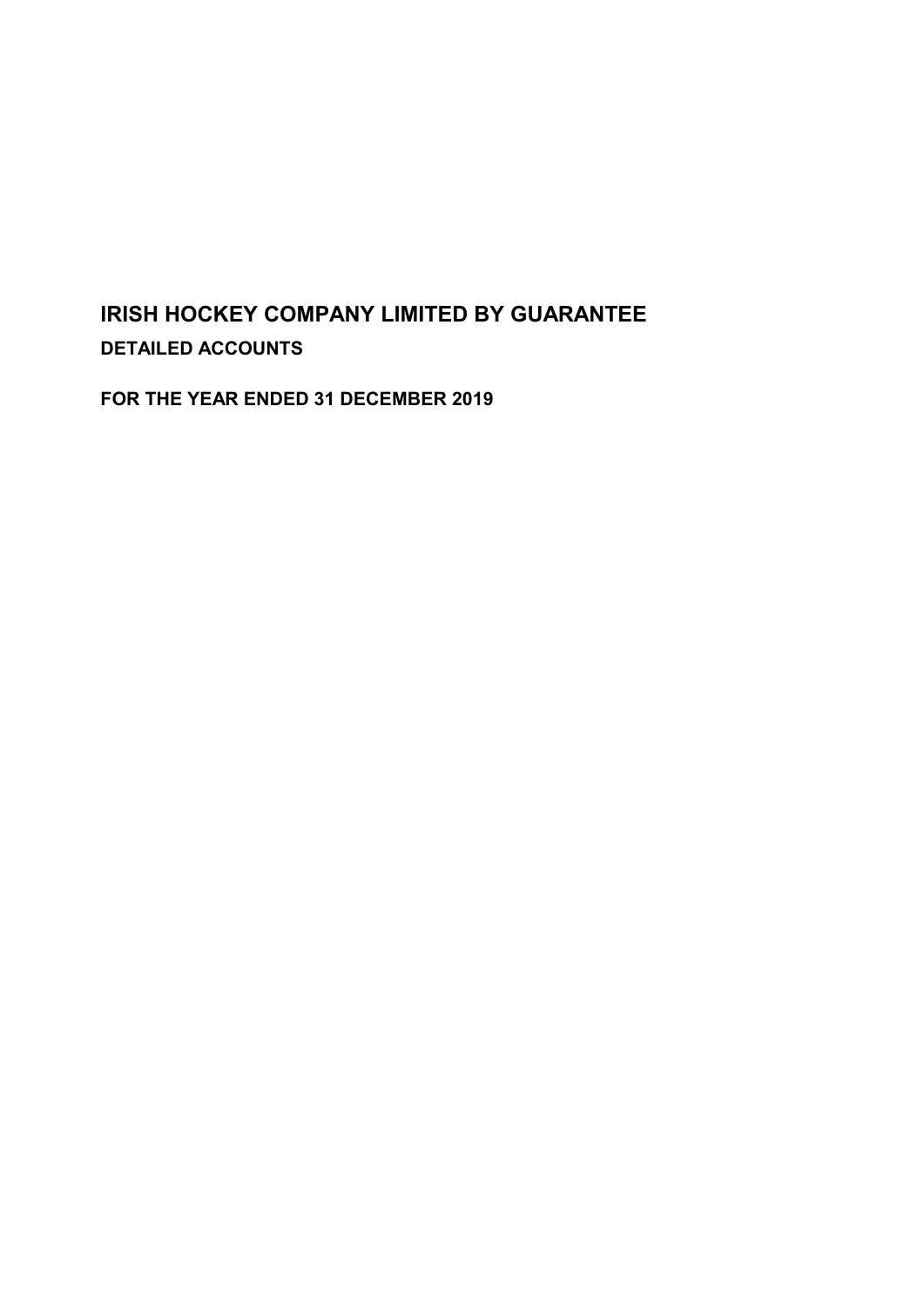## SCHEDULE TO THE DETAILED ACCOUNTS

|                                 | 2019    | 2018    |
|---------------------------------|---------|---------|
|                                 | €       | €       |
| A. Sponsorship                  |         |         |
| Sponsorship                     | 190,168 | 133,820 |
|                                 | 190,168 | 133,820 |
|                                 | 2019    | 2018    |
|                                 | €       | €       |
| <b>B. Women in Sport Income</b> |         |         |
| <b>Girls Youth Festival</b>     |         | 1,150   |
| <b>Tricks 4 Sticks</b>          | 93      | 1,710   |
| Womans Social League            |         | 3,510   |
|                                 | 93      | 6,370   |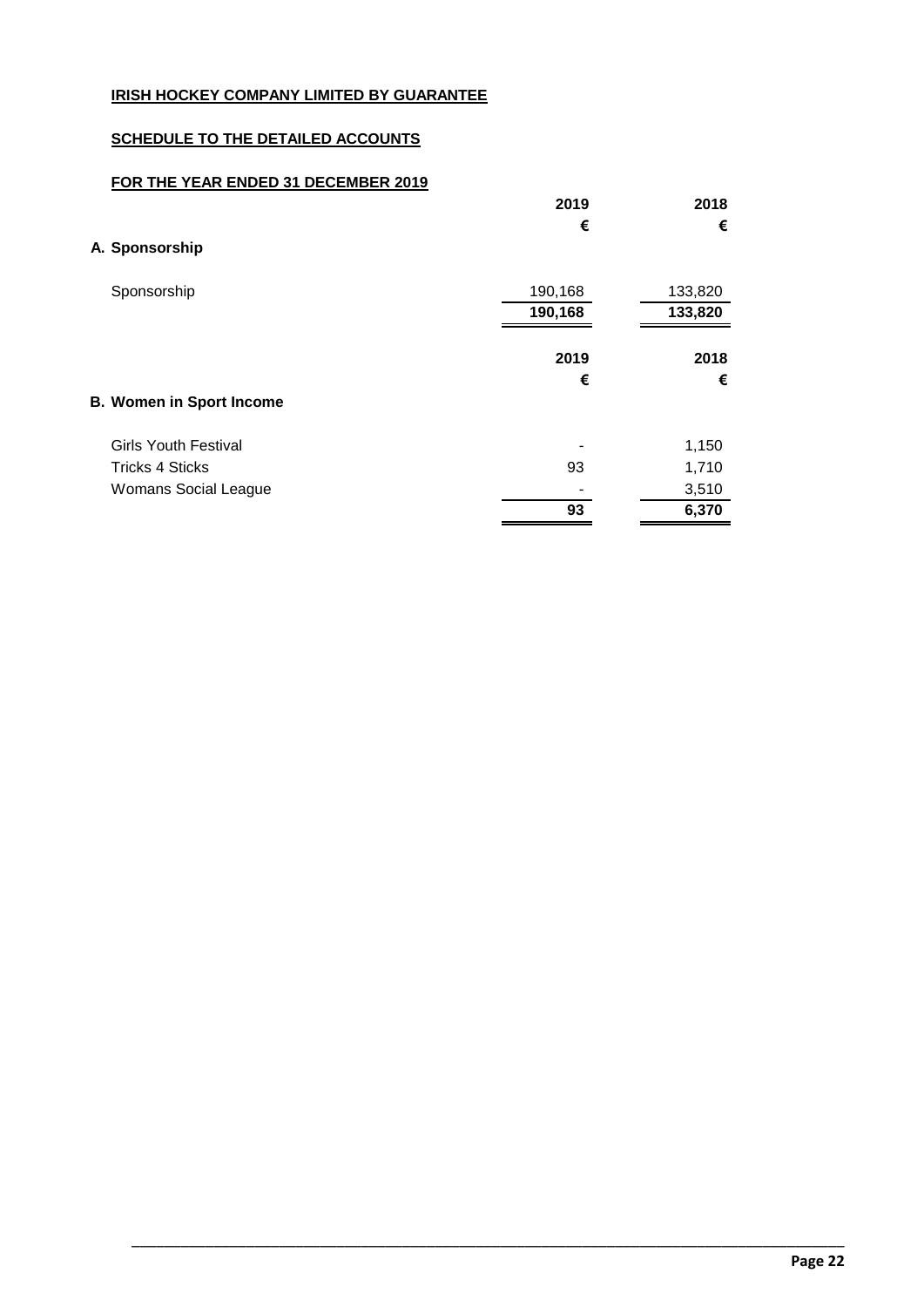## SCHEDULE TO THE DETAILED ACCOUNTS

| 2019   | 2018      |
|--------|-----------|
| €      | €         |
|        |           |
|        |           |
| 32,007 | 34,464    |
| 3,200  | 7,234     |
| 35,207 | 41,698    |
|        |           |
| 29,097 | 40,434    |
| 5,213  | 4,149     |
| 8,054  | 6,432     |
| 1,433  | 778       |
| 3,348  | 4,194     |
| 2,253  | 1,828     |
| 49,398 | 57,815    |
|        | (16, 117) |
|        | (14, 191) |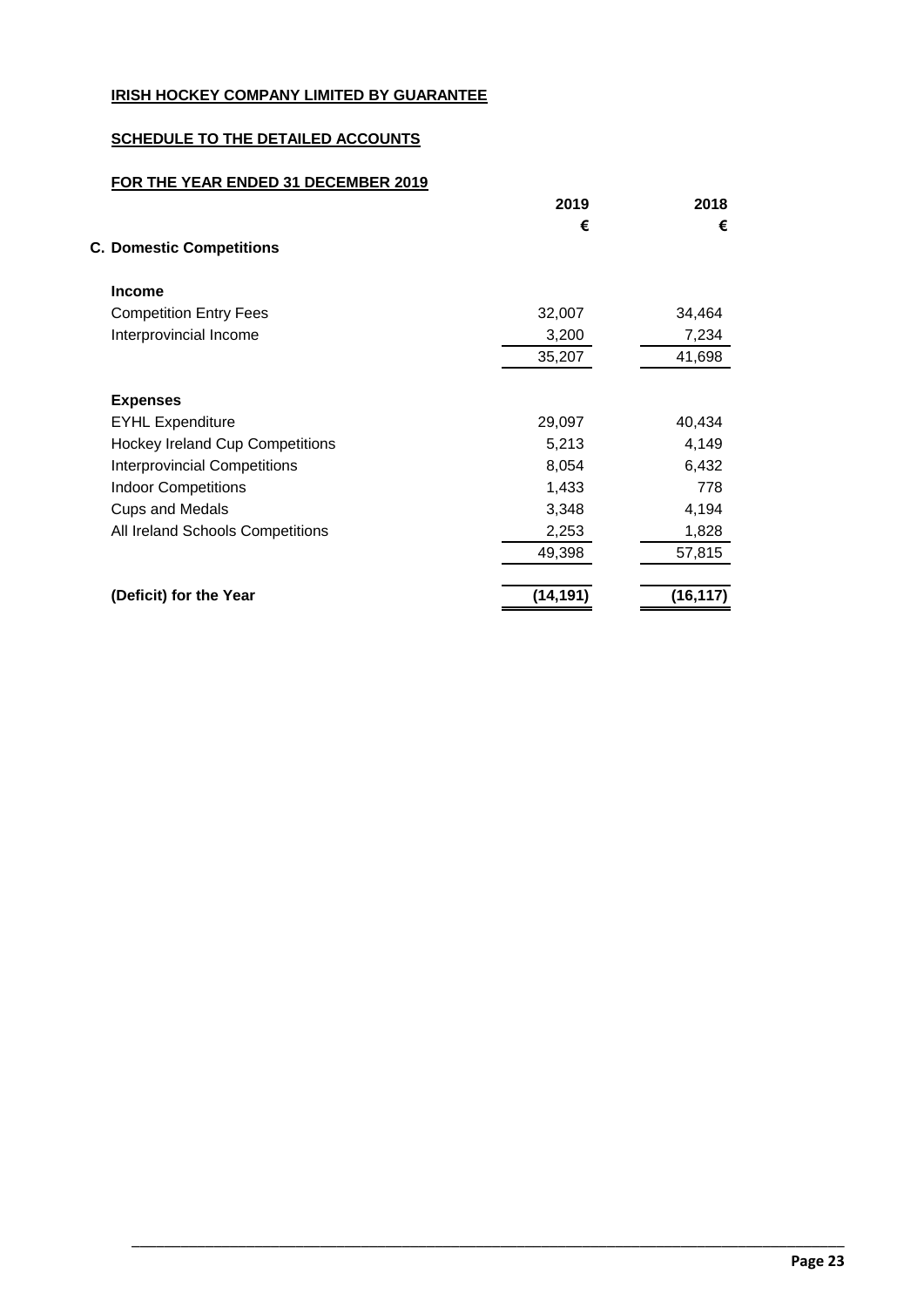## **SCHEDULE TO THE DETAILED ACCOUNTS**

|                                    | 2019  | 2018  |
|------------------------------------|-------|-------|
|                                    | €     | €     |
| D. Development                     |       |       |
|                                    |       |       |
| <b>Income</b>                      |       |       |
| Leinster - Branch Development Plan | 3,019 | 2,291 |
| Munster - Branch Development Plan  | 600   | 250   |
| Connacht - Branch Development Plan |       |       |
| Development Project Coca Cola      |       |       |
|                                    | 3,619 | 2,541 |
|                                    |       |       |
|                                    |       |       |
| <b>Expenses</b>                    |       |       |
| Leinster - Branch Development      |       |       |
| Munster - Branch Development       |       | 912   |
| Connacht - Branch Development      |       |       |
| Development Project Coca Cola      |       |       |
|                                    |       | 913   |
| <b>Surplus for the Year</b>        | 3,619 | 1,628 |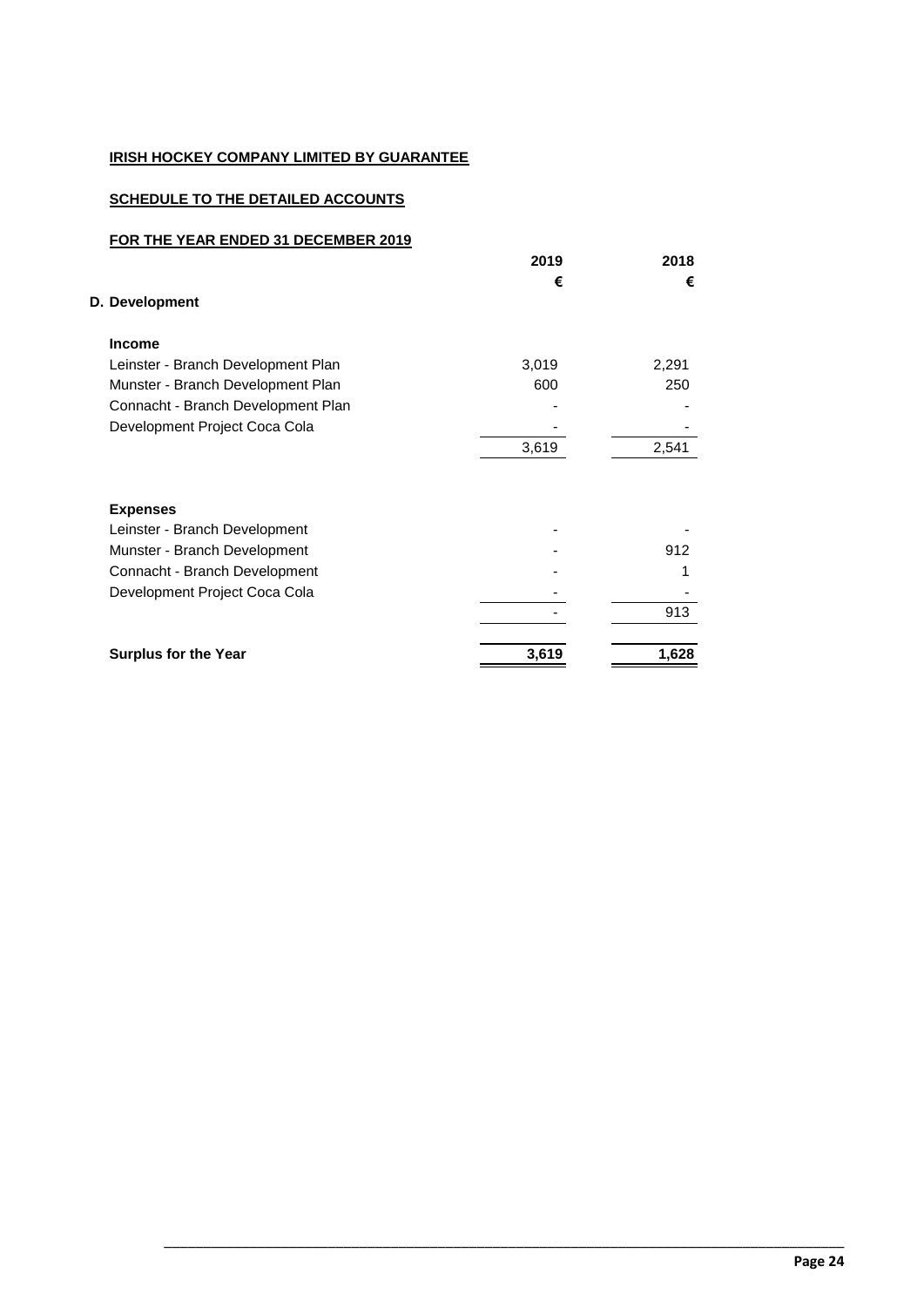#### **SCHEDULE TO THE DETAILED ACCOUNTS**

|                                            | 2019       | 2018    |
|--------------------------------------------|------------|---------|
|                                            | €          | €       |
| <b>E. International Team Contributions</b> |            |         |
| Senior Men Team Contributions              |            |         |
| Senior Women Team Contributions            |            | 5,020   |
| U21 Men Team Contributions                 | 42,889     | 16,167  |
| U21 Women Team Contributions               | 153,543    | 70,024  |
| U 18 Boys Team Contributions               | 43,398     | 66,515  |
| U 18 Girls Team Contributions              | 72,862     | 54,613  |
| U 16 Boys Team Contributions               | 66,240     | 45,268  |
| U 16 Girls Team Contributions              | 78,227     | 45,450  |
| U 21 Women Gear Contributions              | 493        | 3,879   |
| U 21 Men Gear Contributions                |            |         |
|                                            | 2,878      | 1,519   |
| U 21 Women Indoor Income                   | 17,211     |         |
| U 21 Men Indoor Income                     | 5,229      |         |
| U 18 Boys Gear Contributions               | 2,947      | 760     |
| U 18 Girls Gear Contributions              | 5,142      | 46      |
| U 16 Boys Gear Contributions               | 4,692      | 2,231   |
| U 16 Girls Gear Contributions              | 2,315      | 6,622   |
|                                            | 498,066    | 318,114 |
|                                            | 2019       | 2018    |
|                                            | €          | €       |
| F. International Tournament Hosting        |            |         |
|                                            |            |         |
| <b>Income</b><br>Senior Women Match Income |            |         |
|                                            |            | 50,221  |
| Senior Men Match Income                    |            | 27,099  |
| 2018 U16 6 Nations Cork                    |            | 167,580 |
| FIH Series Final Banbridge 2019            | 248,329    |         |
| 2019 Olympic Qualifier                     | 413,209    |         |
|                                            | 661,538    | 244,900 |
| <b>Expenses</b>                            |            |         |
| Senior Women Match Expenses                | 282        | 50,481  |
| Senior Men Match Expenses                  | 282        | 24,119  |
| 2015 World League 2 - Women                |            | (600)   |
| 2016 U18 Europeans Boys and Girls Expenses |            | (325)   |
| 2017 World League 2 - Belfast              |            | (1,600) |
| 2018 U16 6 Nations Cork                    |            | 147,860 |
| FIH Series Final Banbridge 2019            | 404,130    |         |
| 2019 Olympic Qualifier                     | 491,969    |         |
|                                            | 896,663    | 219,935 |
| (Deficit)/surplus for the Year             |            | 24,965  |
|                                            | (235, 125) |         |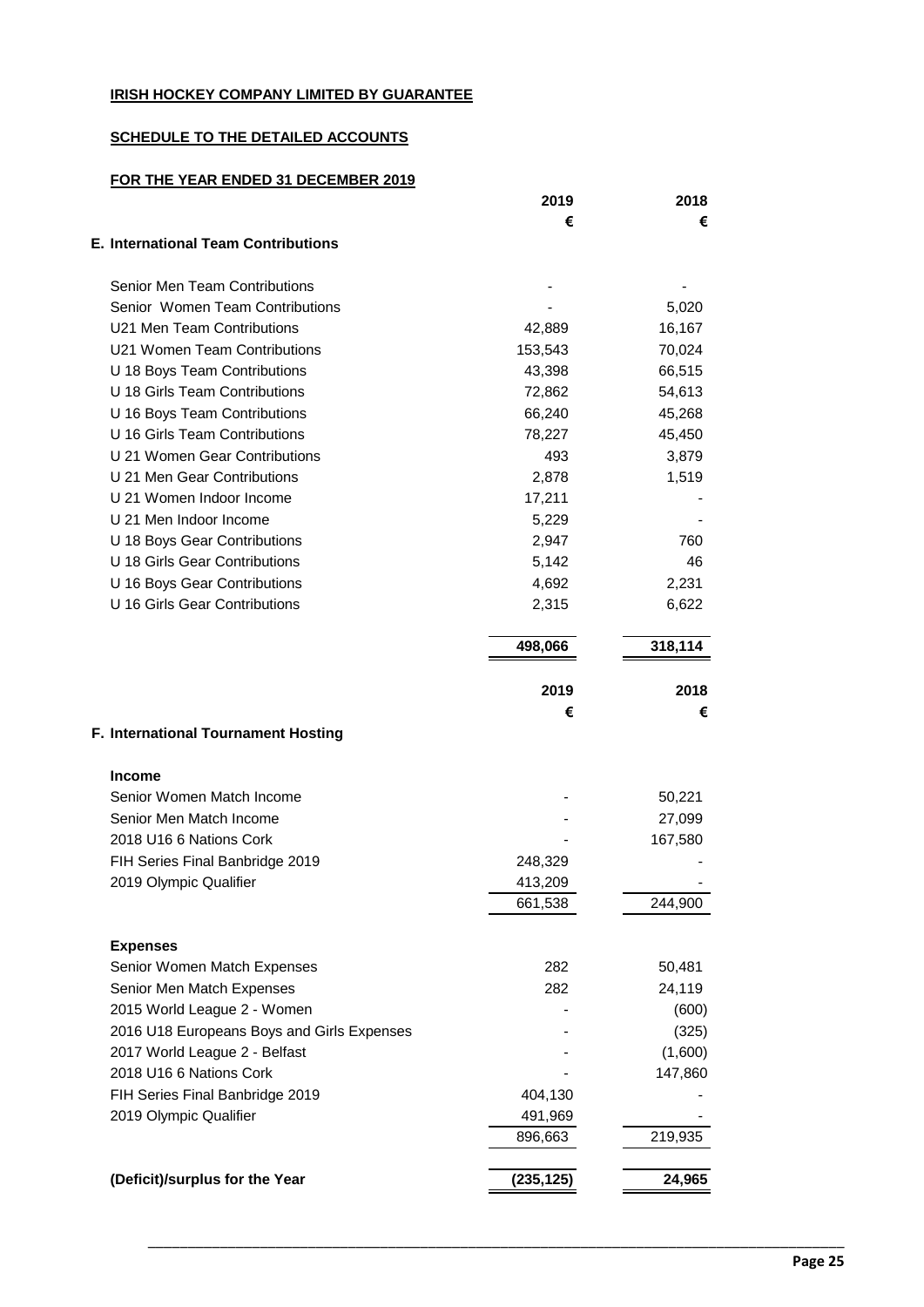## SCHEDULE TO THE DETAILED ACCOUNTS

|                                        | 2019             | 2018             |
|----------------------------------------|------------------|------------------|
| <b>G. Clinics and Camps</b>            | €                | €                |
| <b>Income</b>                          |                  |                  |
| Summer Camp Income                     | 16,499<br>16,499 | 26,038<br>26,038 |
| <b>Expenses</b>                        |                  |                  |
| Summer Camp Expenditure                | 16,648<br>16,648 | 25,091<br>25,091 |
| (Deficit)/surplus for the Year         | (149)            | 947              |
|                                        | 2019             | 2018             |
| H. Coaching                            | €                | €                |
| <b>Income</b>                          |                  |                  |
| Coaching Resources Income              |                  | 70               |
| Coaching Income - Introductory Course  | 20,914           | 12,171           |
| Level 1 Coaching Income                | 14,425           | 6,586            |
| Level 2 Coaching Income                | 2,360            | 3,290            |
| <b>Stepping Stones Coaching Income</b> | 3,140            |                  |
| Miscellaneous Course Income            | 499              | 973              |
| <b>Hooked Conference Income</b>        |                  | 2,830            |
|                                        | 41,338           | 25,920           |
| <b>Expenses</b>                        |                  |                  |
| Coach - Intro Course Expenses          | 6,244            | 4,415            |
| Coach - Level 1 Expenses               | 3,555            | 2,690            |
| Coach - Level 2 Expenses               | 1,906            | 1,435            |
| Coach - Stepping Stone Expenses        | 248              |                  |
| Coach - Miscellaneous Expenses         | 4,580            | 5,400            |
| Coach - Code of Ethics                 |                  | 100              |
| <b>Hooked Conference Expenditure</b>   | 432              | 4,631            |
|                                        | 16,965           | 18,671           |
| Surplus for the Year                   | 24,373           | 7,249            |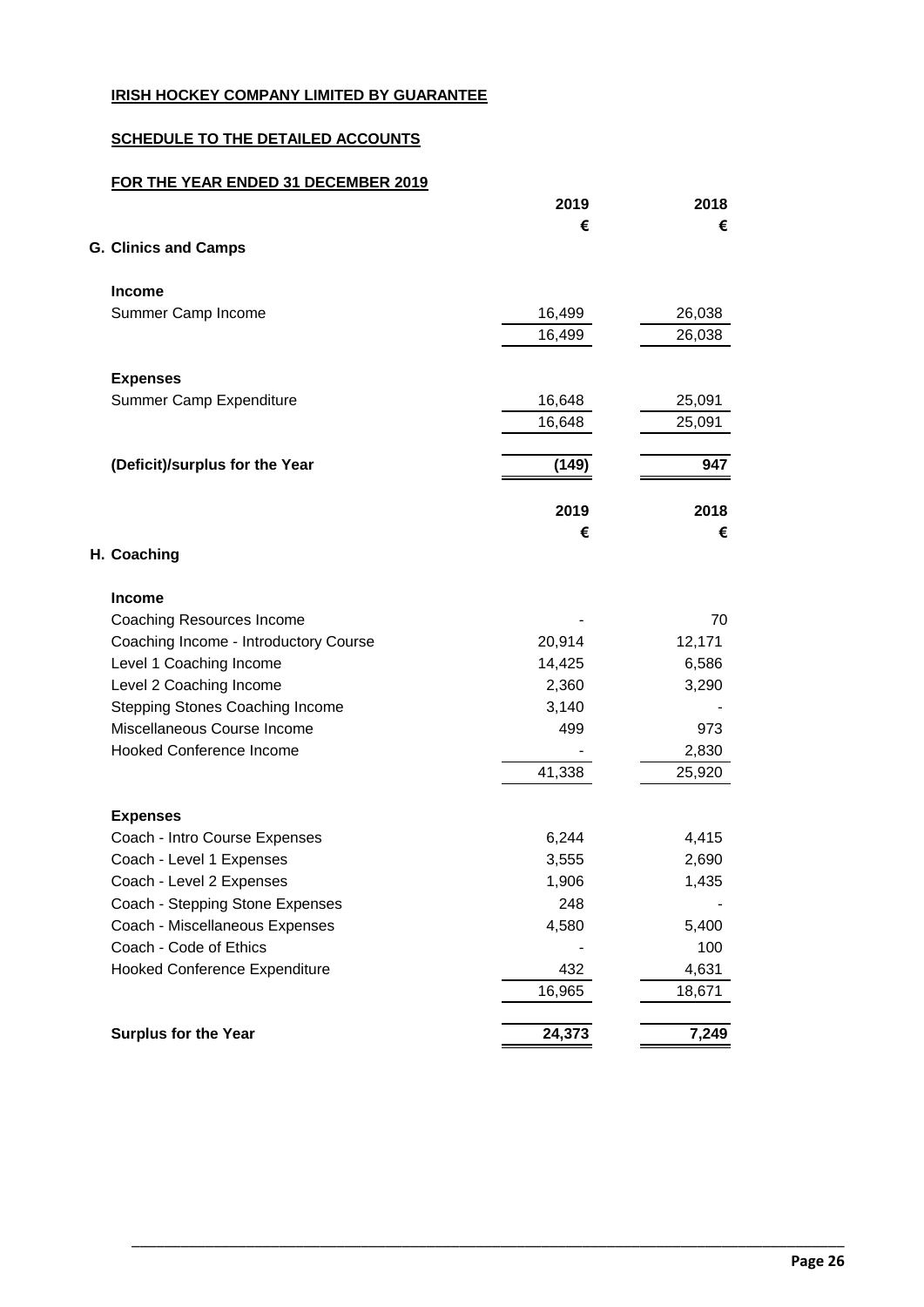## SCHEDULE TO THE DETAILED ACCOUNTS

|                                        | 2019   | 2018   |
|----------------------------------------|--------|--------|
|                                        | €      | €      |
| I. Governance Expenditure              |        |        |
| Management Board Meetings and Expenses | 2,214  | 399    |
| Hockey Ireland President's Expenses    | 2,219  | 6,745  |
| EHF / FIH Meetings                     | 2,517  | 5,433  |
|                                        | 6,950  | 12,577 |
|                                        | 2019   | 2018   |
|                                        | €      | €      |
| J. Marketing Expenditure               |        |        |
| <b>Clothing and Presentations</b>      |        | 1,694  |
| Advertising and Marketing              | 20,088 | 1,448  |
|                                        | 20,088 | 3,142  |
|                                        | 2019   | 2018   |
|                                        | €      | €      |
| K. Administration Income               |        |        |
| Sundry Income                          | 775    | 3,418  |
| Garda Vetting Income                   | 6,970  | 5,230  |
|                                        | 7,745  | 8,648  |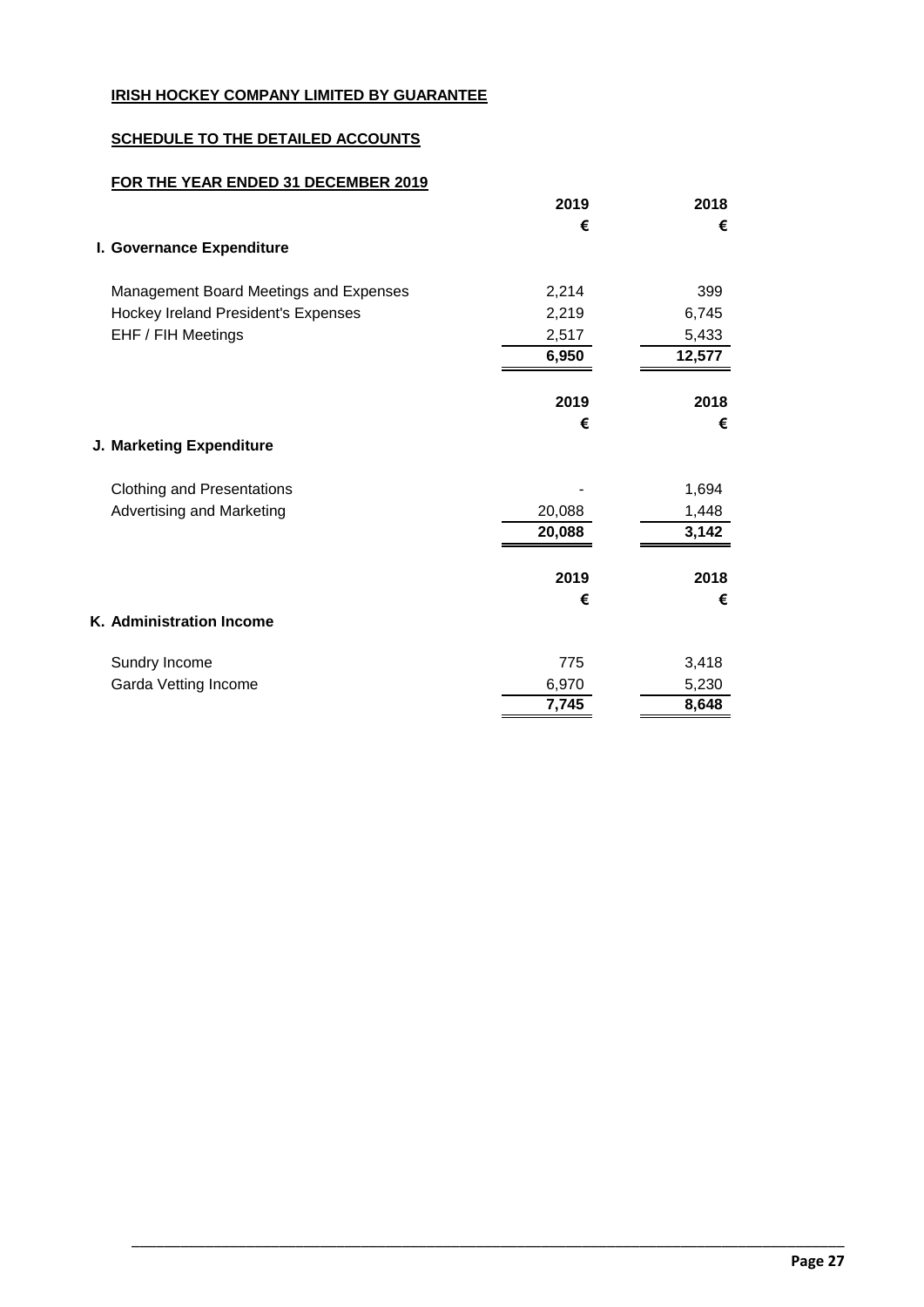## **SCHEDULE TO THE DETAILED ACCOUNTS**

|                                                  | 2019      | 2018      |
|--------------------------------------------------|-----------|-----------|
|                                                  | €         | €         |
| L. International Teams - Travel and Competitions |           |           |
| Senior Men Expenditure                           | 757,214   | 505,164   |
| Senior Women Expenditure                         | 917,437   | 424,248   |
| Senior Men and Women Carding Expenditure         |           | 45,000    |
| SW Appearance Fee Expenditure                    | 1,318     | 3,502     |
| U 21 Boys Expenditure                            | 45,767    | 57,098    |
| U 21 Women Expenditure                           | 154,036   | 80,140    |
| U21 Mens Indoor Expenditure                      | 6,408     |           |
| U21 Womens Indoor Expenditure                    | 17,210    |           |
| U 18 Boys Expenditure                            | 46,343    | 69,517    |
| U 18 Girls Expenditure                           | 78,003    | 69,687    |
| U 16 Boys Expenditure                            | 70,932    | 42,158    |
| U 16 Girls Expenditure                           | 80,541    | 36,962    |
| <b>HP Travel Expenses</b>                        | 8,136     | 9,697     |
|                                                  | 2,183,345 | 1,343,173 |
|                                                  |           |           |
|                                                  | 2019      | 2018      |
|                                                  | €         | €         |
| M. International Teams - Coaching Support        |           |           |
| Coaching Honoraria                               | (2,000)   |           |
| Management Honoraria                             | (500)     | 6         |
|                                                  | (2,500)   | 6         |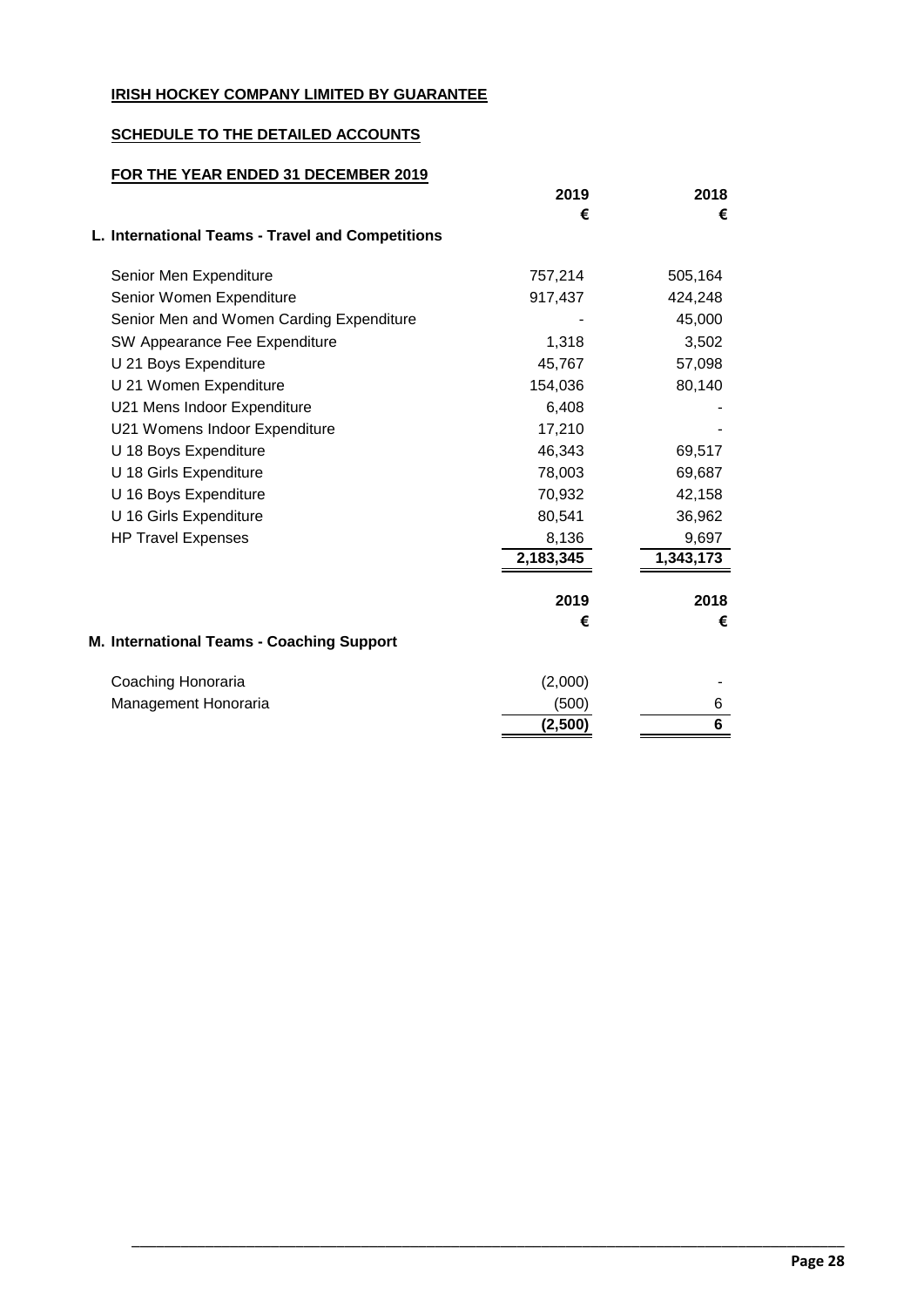## SCHEDULE TO THE DETAILED ACCOUNTS

|                                         | 2019    | 2018    |
|-----------------------------------------|---------|---------|
|                                         | €       | €       |
| N. Administration Expenses              |         |         |
| Salaries and Wages                      | 346,394 | 578,956 |
| <b>Employer's PRSI Contributions</b>    | 44,877  | 60,846  |
| <b>Employer's Pension Contributions</b> | 274     | (263)   |
| Office Rent                             | 19,476  | 16,976  |
| Insurance                               | 21,293  | 16,429  |
| Light and Heat                          | 2,010   | 2,010   |
| Printing, Postage and Stationery        | 2,646   | 2,695   |
| Telephone                               | 5,479   | 2,394   |
| Cleaning and Maintenance                | 1,042   | 2,018   |
| <b>Computer Costs</b>                   | 6,058   | 9,790   |
| <b>Copier Repairs</b>                   | 3,414   | 3,368   |
| <b>Travel and Subsistence</b>           | 12,137  | 9,957   |
| <b>Staff Training</b>                   | 1,387   |         |
| <b>Staff Expenses</b>                   | 2,752   |         |
| <b>Accountancy Fees</b>                 | 1,033   | 948     |
| <b>Audit Fees</b>                       | 4,736   | 4,613   |
| Legal and Professional Fees             | 11,926  | 6,304   |
| <b>Sundry Expenses</b>                  | 4,798   | 3,752   |
| <b>Player Registration System</b>       | 12,077  | 10,143  |
| <b>Bank Charges</b>                     | 4,704   | 5,640   |
| Loan / Lease Interest                   | 185     | 600     |
| Currency gain                           | 6,187   | (107)   |
| Depreciation - Hockey Equipment         | 11,416  | 10,517  |
| Depreciation - Office Equipment         | 718     | 718     |
| Depreciation - Computer Equipment       | 9,825   | 4,391   |
| Depreciation - Fitness Equipment        |         |         |
| <b>Vetting Expenditure</b>              |         | 123     |
|                                         | 536,844 | 752,818 |